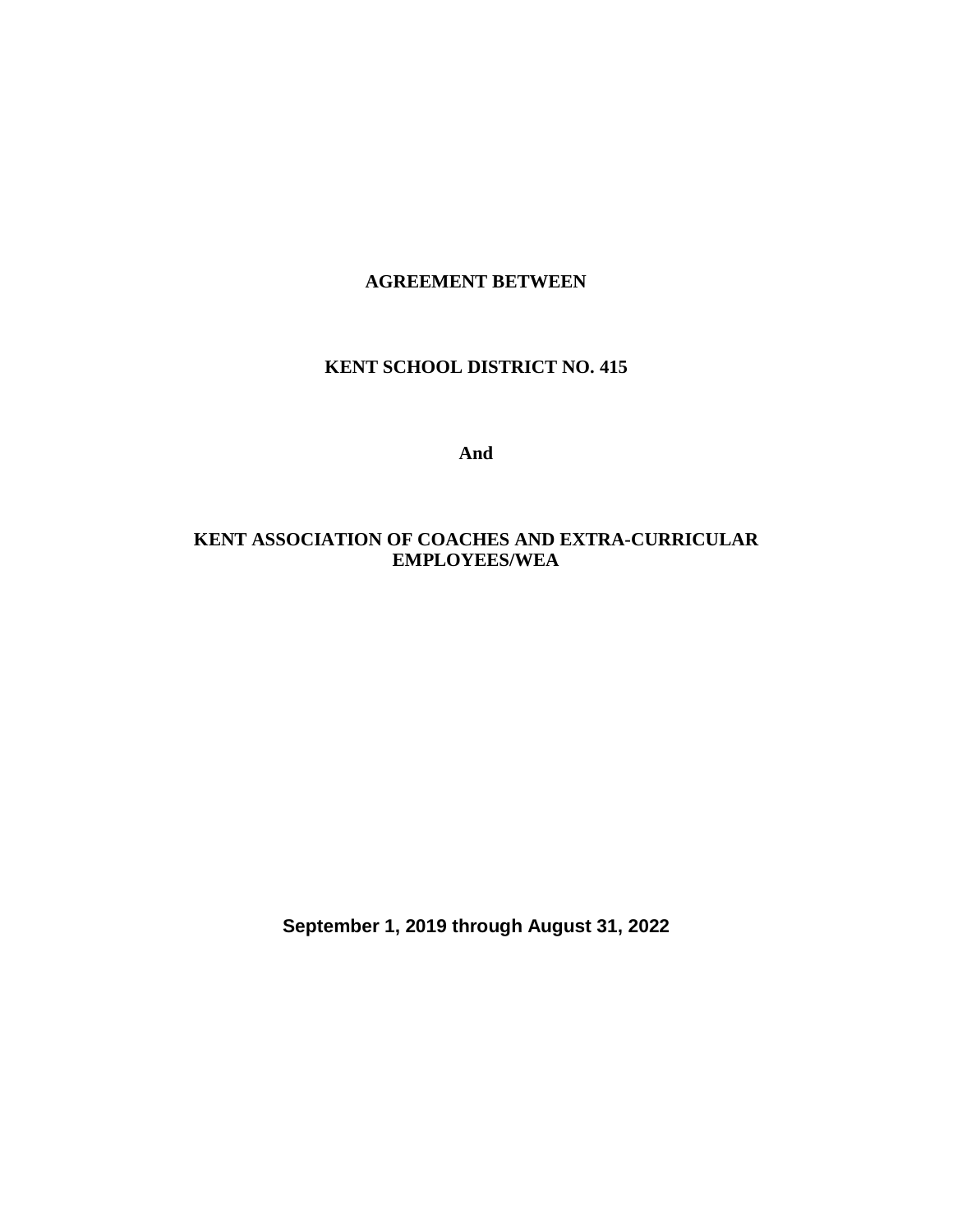# **TABLE OF CONTENTS**

|                     |                                                 | <u>Page</u> |
|---------------------|-------------------------------------------------|-------------|
| <b>ARTICLE I</b>    | <b>RECOGNITION AND DEFINITIONS</b>              |             |
| <b>ARTICLE II</b>   | <b>STATUS &amp; ADMINISTRATION OF AGREEMENT</b> | 4           |
| <b>ARTICLE III</b>  | <b>ASSOCIATION &amp; BOARD RIGHTS &amp;</b>     |             |
|                     | <b>RESPONSIBILITIES</b>                         |             |
| <b>ARTICLE IV</b>   | <b>EMPLOYEE RIGHTS</b>                          |             |
| <b>ARTICLE V</b>    | <b>SALARY AND WORKING CONDITIONS</b>            | 11          |
| <u>ARTICLE VI</u>   | <b>GRIEVANCE PROCEDURE</b>                      | 20          |
| <b>ARTICLE VII</b>  | <b>NO STRIKE</b>                                | 22          |
| <b>ARTICLE VIII</b> | <b>DURATION</b>                                 | 23          |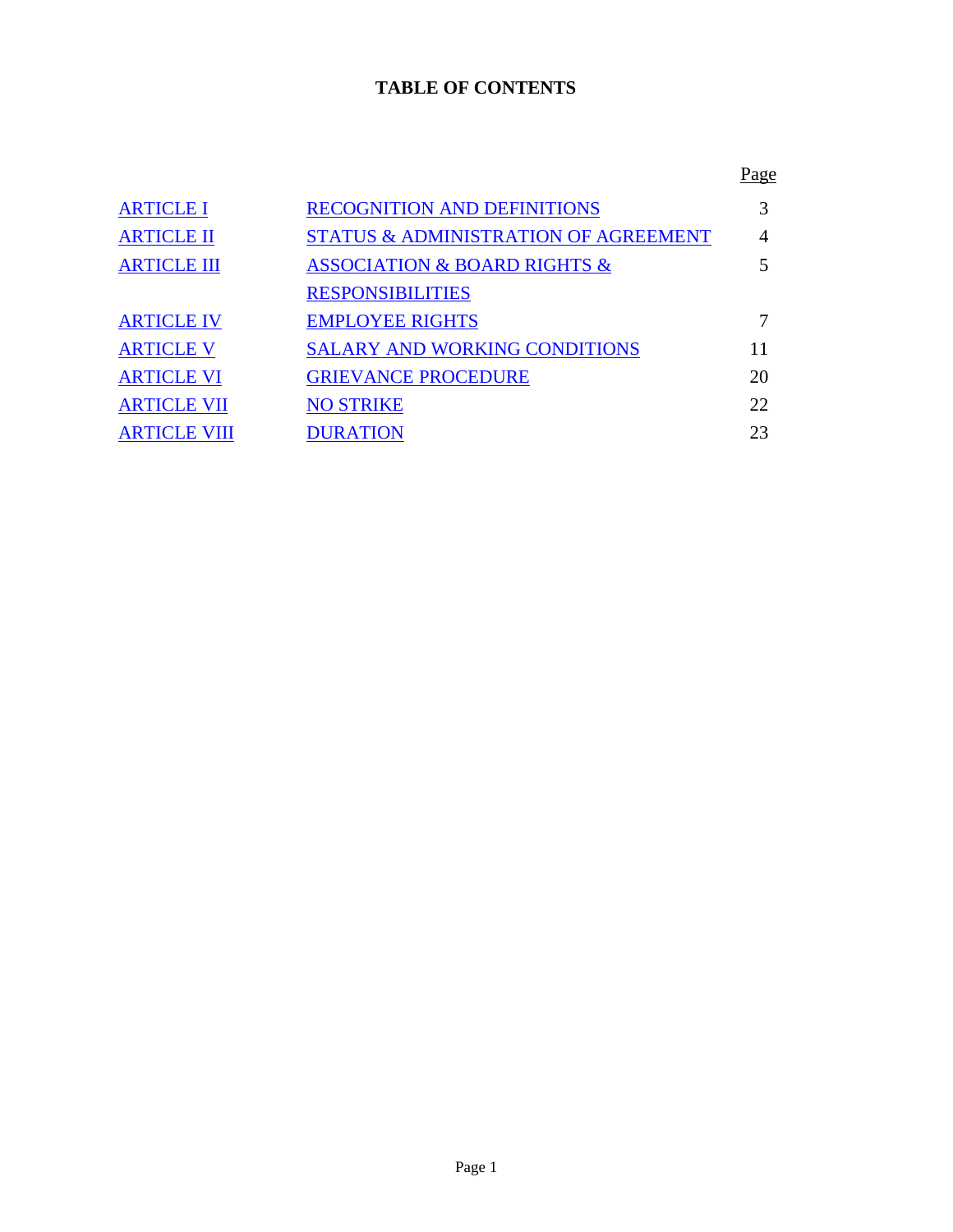#### **PREAMBLE**

This Agreement is entered into this  $1<sup>st</sup>$  day of September 2019, by and between the Kent Association of Coaches and Extra-Curricular Employees/WEA and the Kent School District Number 415. The signatories shall be the sole parties to this Agreement.

#### **WITNESSETH**

**WHEREAS,** the Board has a statutory obligation, pursuant to the Collective Bargaining Act, Chapter 41.56 RCW, to bargain with the Association as the exclusive representative of the employees covered by this Agreement with respect to hours, wages, terms and conditions of employment, and

**WHEREAS**, the parties have reached certain understandings which they desire to confirm in this Agreement,

In consideration of the following mutual covenants, it is hereby agreed as follows: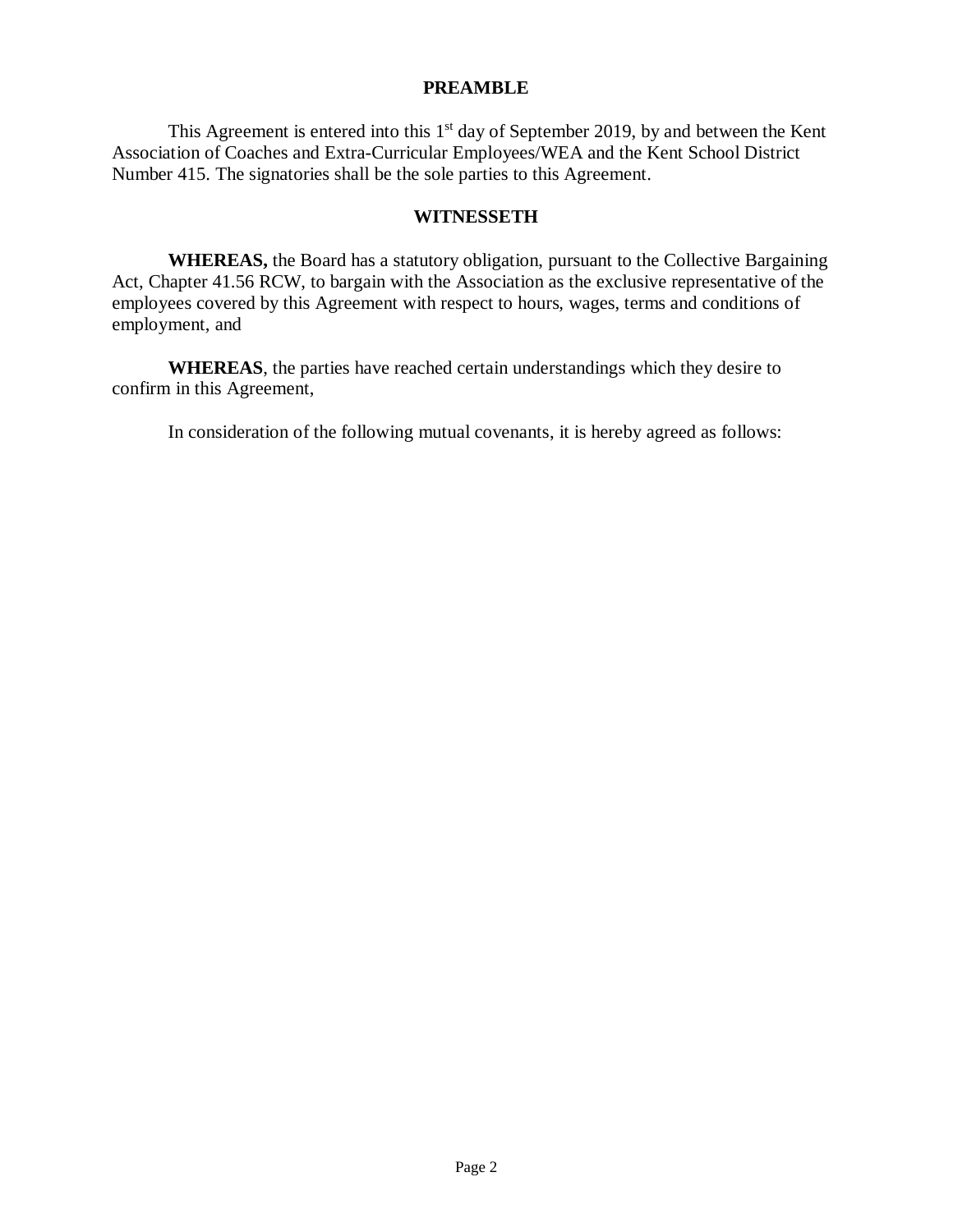## **ARTICLE I - RECOGNITION AND DEFINITIONS**

## <span id="page-3-0"></span>**Section 1.1 - Recognition**

The Board hereby recognizes the Association as the sole and exclusive bargaining representative for all employees in extra-curricular positions in the Kent School District for which no certification is required excluding casual employees, confidential employees, supervisors and all other employees of the employer.

The Association was certified as a bargaining unit following a Public Employment Relations Commission election on December 11, 1995, Case Number 12072-E-95-1996.

The Board will not negotiate with or recognize any employee organization other than the Association during the duration of this Agreement.

#### **Section 1.2 - Definitions**

Unless the context in which they are used clearly requires otherwise, when used in this Agreement:

- The term "Agreement" shall mean this entire Collective Bargaining Agreement.
- The term "Association" shall mean the Kent Association of Coaches Extra-Curricular Employees/Washington Education Association.
- The term "Board" shall mean the Board of Directors of the Kent School District Number 415.
- The term "District" shall mean the Kent School District Number 415.
- The term "employee" shall refer to all employees represented by the Association in the bargaining unit as defined in Article I, Section 1.
- The term "Act" shall mean the Public Employees Bargaining Act, Chapter 41.56 RCW.

Unless the context in which they are used clearly requires otherwise, words used in this agreement denoting gender shall include both the masculine and feminine; and words denoting number include both the singular and plural.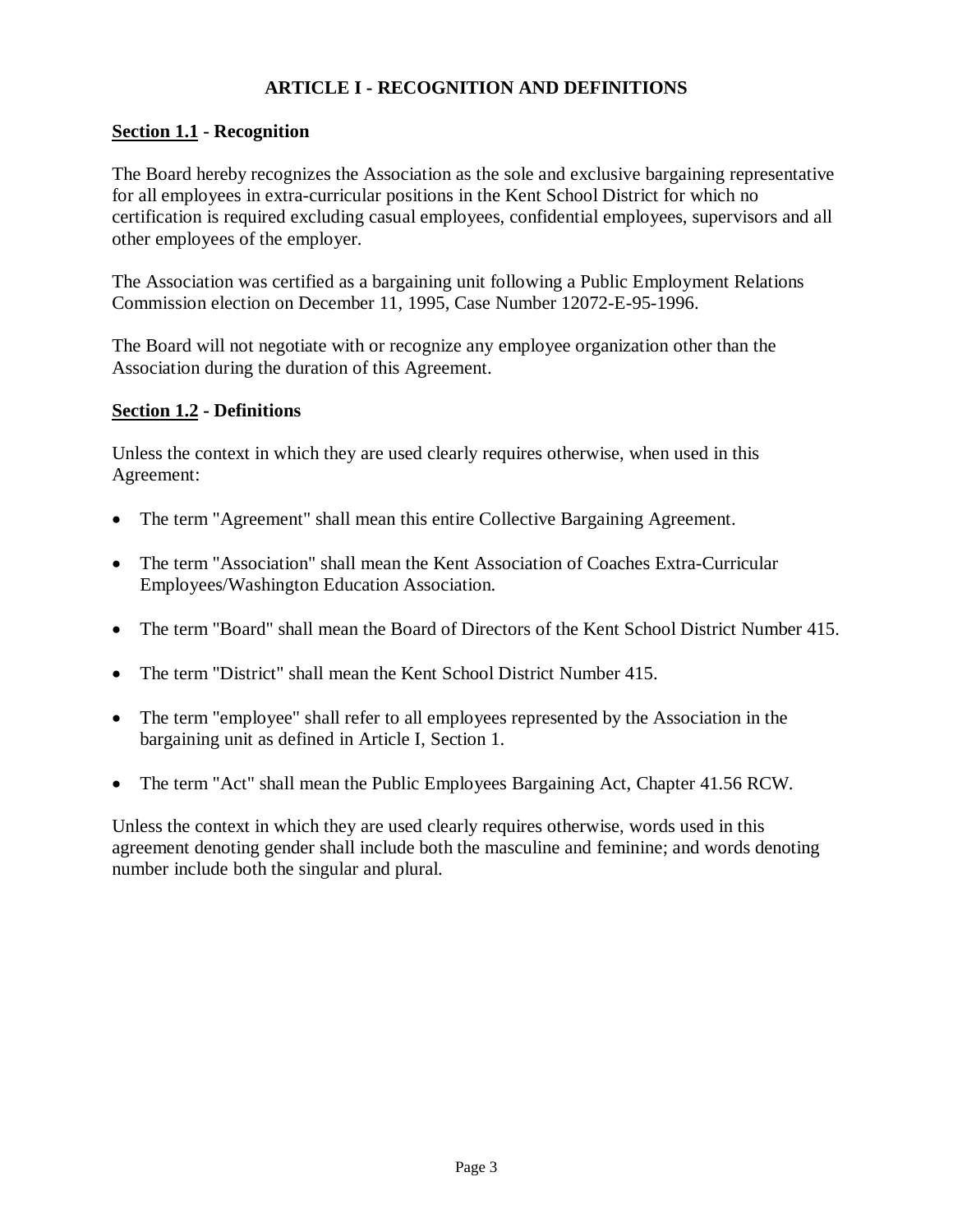## **ARTICLE II - STATUS & ADMINISTRATION OF AGREEMENT**

## <span id="page-4-0"></span>**Section 2.1- Ratification and Relationship of Existing Policies**

This Agreement shall become effective when ratified by the Board and the Association and executed by authorized representatives thereof and may be amended or modified only with written mutual consent of the parties.

This Agreement shall supersede any written rules, regulations, policies, resolutions or former bargaining agreements of the District which are contrary to its expressed terms.

## **Section 2.2 - Conformity to Law**

This Agreement shall be governed and construed according to the Constitution and Laws of the State of Washington. If any provision of this Agreement or any application of this Agreement to any employee or groups of employees covered hereby shall be found contrary to law by a court of competent jurisdiction, such provision or application shall have effect only to the extent permitted by law, and all other provisions or applications of the Agreement shall continue in full force and effect.

If any provision of this Agreement is found to be contrary to law by a court of competent jurisdiction, an Attorney General Opinion, or an Auditor's Report, the parties shall meet to bargain such provision if requested by either party.

## **Section 2.3 - Distribution of Agreement**

The District shall post an electronic copy of this Agreement on its website within thirty (30) days after ratification of the Agreement. After posting, the District will email all bargaining unit employees a link to access the contract. Upon request by an employee, the District shall provide a printed copy of the Agreement within five (5) District working days.

## **Section 2.4 - Appendices**

The appendices are integral parts of this Agreement and by this reference are incorporated herein.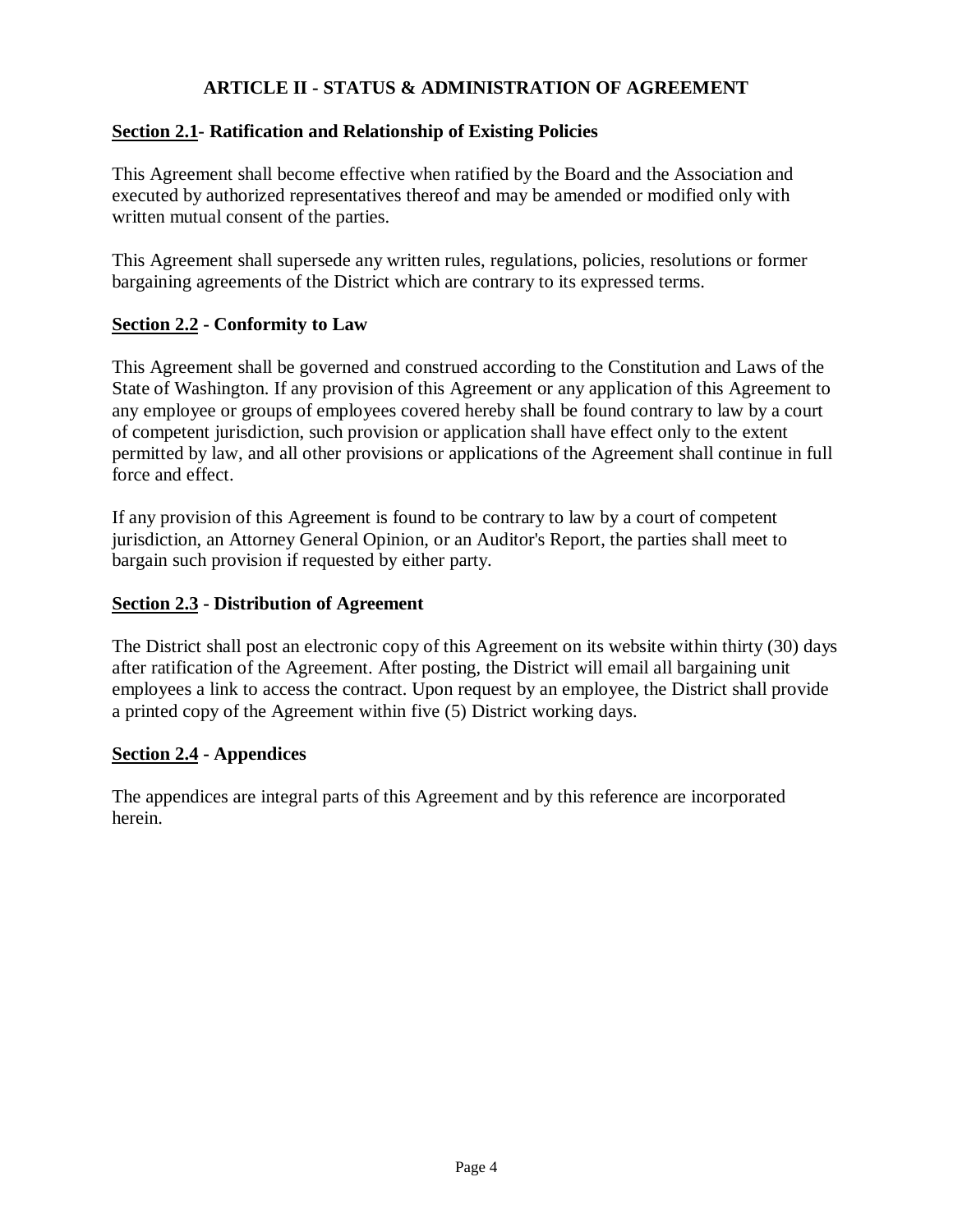## **ARTICLE III - ASSOCIATION & BOARD RIGHTS & RESPONSIBILITIES**

## <span id="page-5-0"></span>**Section 3.1 - Exclusivity**

Throughout this Agreement certain rights and functions are accorded and ascribed to the Association as the legal representative for all employees covered under this Agreement. Rights and privileges afforded the Association and its constituent organizations shall not be granted to an organization seeking to represent employees represented by the Association. The right to participate as an organization representing employees in grievance processing shall be an exclusive right of the Association.

## **Section 3.2 - Access**

Representatives duly authorized by the Association shall be permitted to transact official Association business on District property at all reasonable times, provided that this shall not interfere with or interrupt normal District operations. The representative will notify the building/facility office of his/her visit whenever possible. If the building/facility supervisor believes the time of the visit will interfere or interrupt normal school operations, a more appropriate time will be suggested by the building/facility supervisor.

The Association shall have the right to use District buildings/facilities/equipment without cost for meetings and to transact Association business providing such use does not interrupt normal District operations. There will be charges for cooks, custodians, or supervisors where it becomes necessary to pay salaries beyond normal working hours, to defray costs for damages to facilities, equipment and fields or pay start-up costs for heat and utilities.

## **Section 3.3 - Membership Communication**

The District shall make a bulletin board space available to the Association in each facility where employees are assigned, provided that all such notices posted are signed and dated by an Association representative. The Association shall be responsible for removal of all outdated posted material.

The Association shall have the right to use the District's internal mail system and employee mailboxes to distribute information. The District assumes no responsibility for the distribution or content of any communication by the Association.

The Association agrees not to post or distribute via the District mail system any information, which is not in the best interest of the District or its normal operation.

## **Section 3.4 - Availability of Information**

The Board shall provide the Association, upon its request, copies of financial statements, copies of certain documents and other relevant information produced in the regular course of business together with information which may be necessary for the Association to process any grievance.

The District, upon request, shall make available to the Association the names and KSD email addresses of all employees within the bargaining unit at the time such lists are prepared. Absent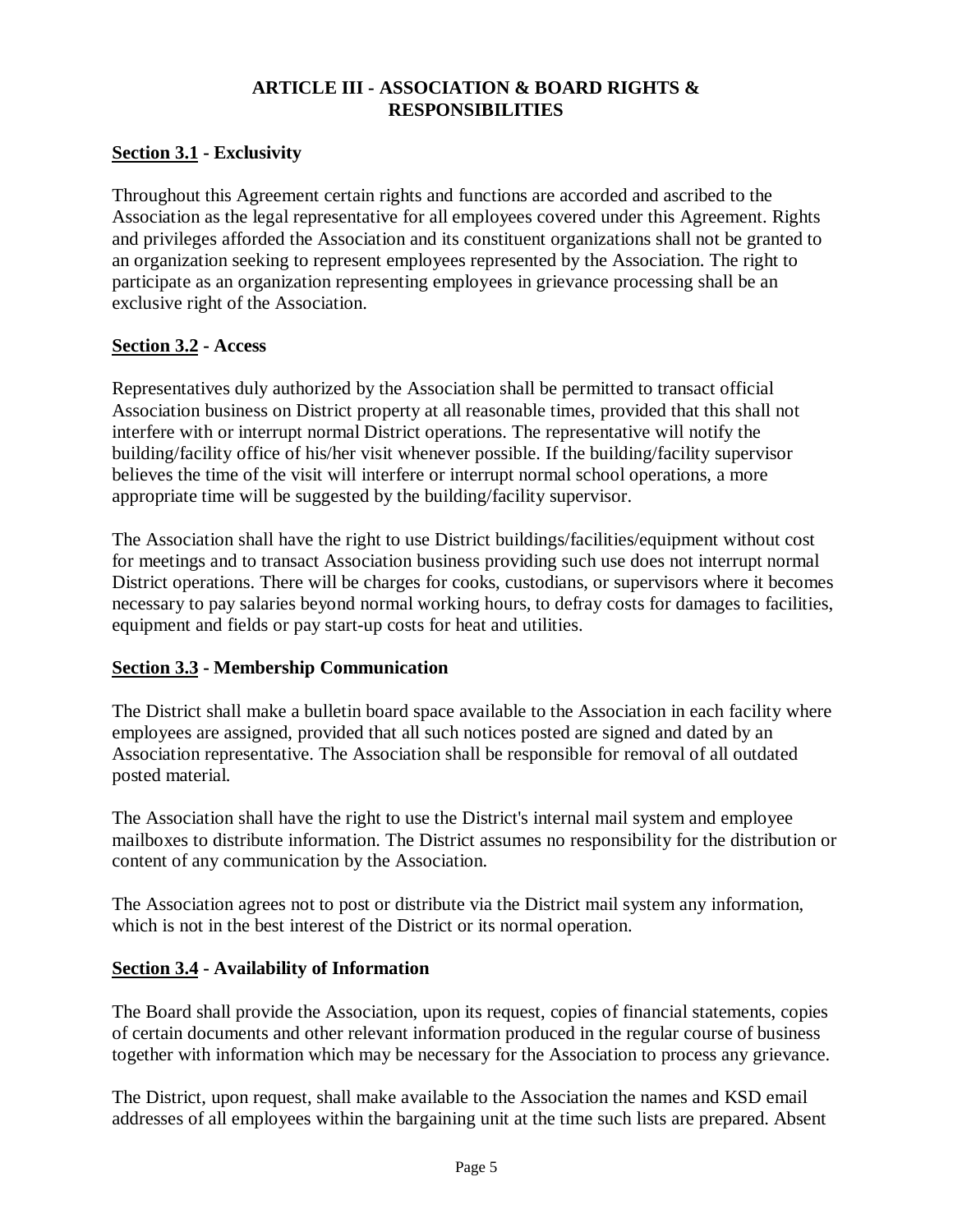extenuating circumstances, the requested information will be provided within five (5) District working days of the request. The Association shall ensure that District lists are not released outside the Association.

## **Section 3.5 - Right of Consultation**

The Superintendent and/or designee shall meet with Association representatives periodically at mutually agreed times to discuss matters of concern to either party.

## **Section 3.6 - Management Rights**

The management and operations of the District and the direction of staff members are vested exclusively in the District subject to the terms of this Agreement. All matters not specifically and expressly controlled by the language of this Agreement may be administered for the duration of this Agreement by the District in accordance with such policy or procedure as the District from time to time may determine. Nothing in this agreement shall be construed to be a delegation to others of the policy-making authority of the Board, which authority is specifically reserved by the Board.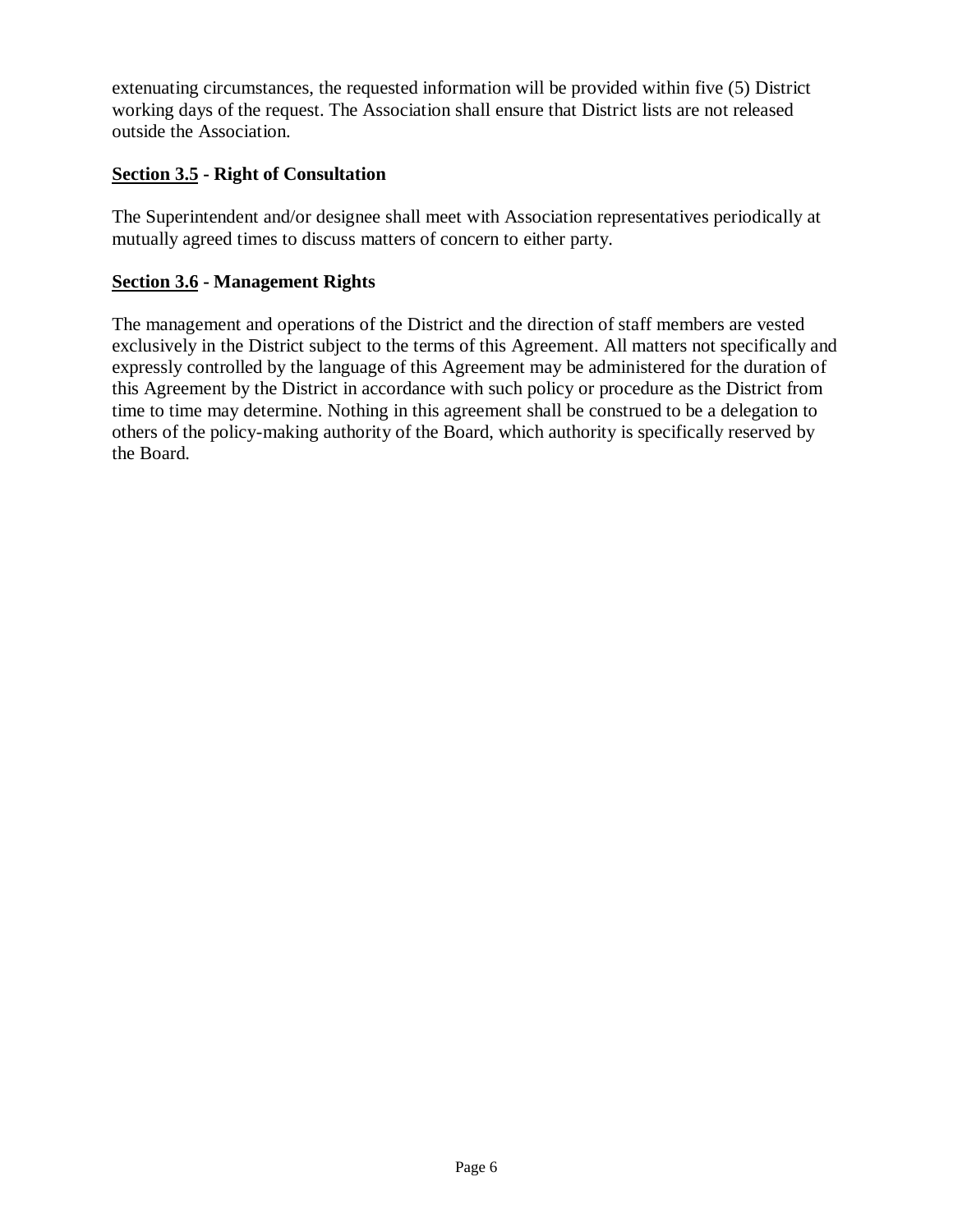## **ARTICLE IV - EMPLOYEE RIGHTS**

## <span id="page-7-0"></span>**Section 4.1 - Individual Rights**

There shall be no discrimination against any employee by reason of race, creed, color, marital status, sex, disability, age, national origin, sexual orientation or because of their membership or non-membership in employee organizations or in their exercise of other rights under Chapter 41.56 RCW.

Employees shall be able to work in an environment free from sexual harassment.

The exercise of full rights of citizenship is guaranteed by the District for employees.

The private and personal life of an employee is of no concern to the District except to the extent that it interferes with the employee carrying out his or her responsibilities within the District.

#### **Section 4.2 - Just Cause**

No employee shall be disciplined without just and sufficient cause. For the purposes of this section, discipline is defined as a letter of warning, a letter of reprimand, suspension without pay and termination as a final and last resort. The District shall follow a policy of progressive discipline and any disciplinary action affecting an employee shall be appropriate to the behavior, which precipitated the action.

Meeting summaries, letters of expectation and letters of direction are not considered discipline and may be used by the District to document expectations or directions given to an employee. These documents will not be housed in an employee's personnel file.

An employee shall have the right to have a representative of the Association present when elements potentially leading to discipline are being discussed. The specific grounds forming the basis for disciplinary action will be made available to the employee in writing.

Any complaint not called to the attention of the employee may not be used as the basis for disciplinary action. Any formal written complaint against an employee must be called to the attention of the employee within five (5) working days of the time the record is received by the District.

Pursuant to Article VI Section 6.2 an alternative method of review is available upon request.

This section shall not be applicable to the discontinuance of a bargaining unit position, the nonrenewal pursuant to Section 4.6 (1)(b), or the discontinuance of a stipend at the end of the season or activity.

## **Section 4.3 - Personnel File**

One permanent personnel folder shall be maintained for each employee of the bargaining unit. The District shall not be required to maintain a separate personnel file for members of the bargaining unit who are employed elsewhere in the District. Employees, upon request, have the right to inspect all contents of their complete personnel file kept within the District and/or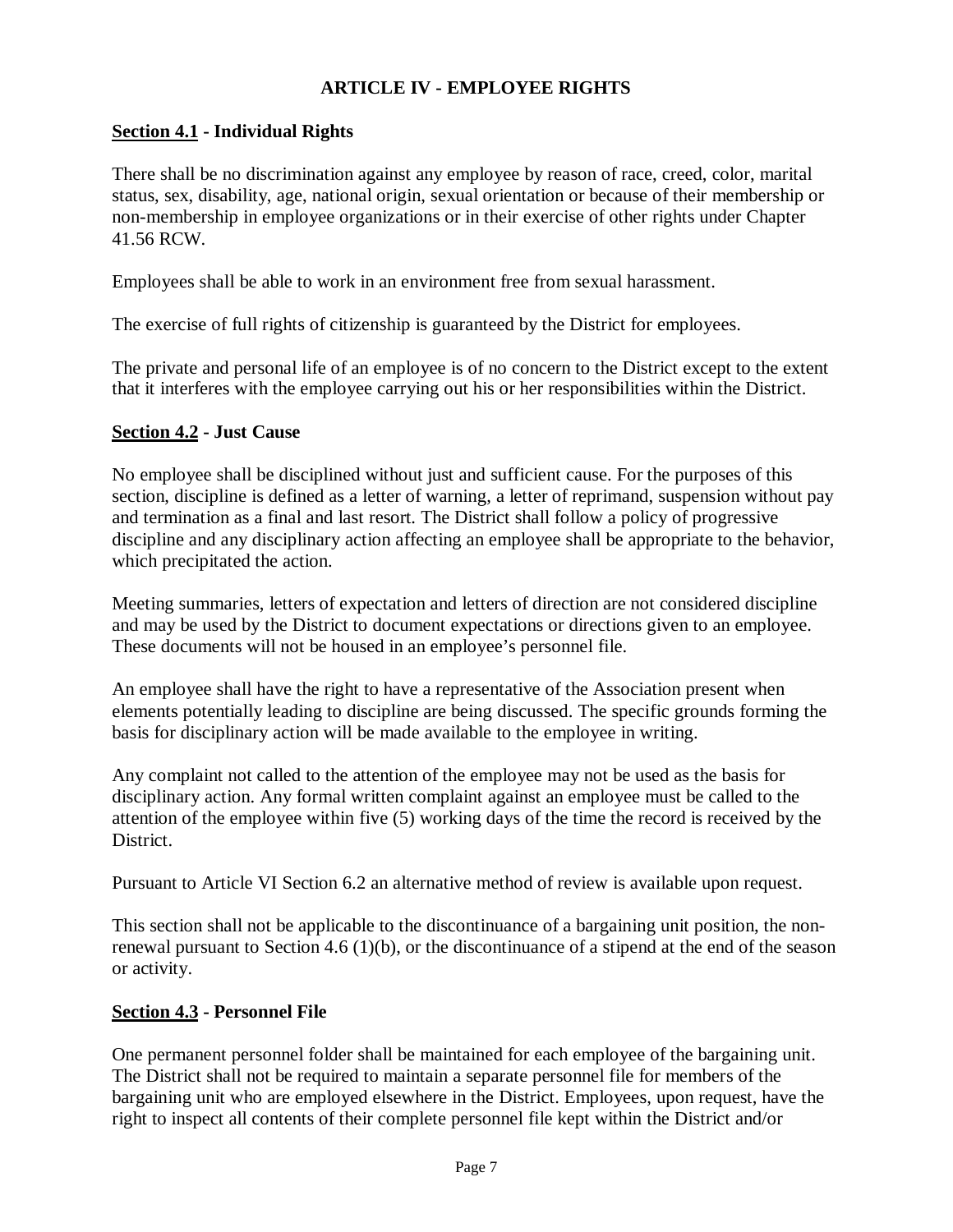building. The employee may be accompanied by another person of the employee's choosing to review the personnel file.

The employee shall be given a copy of all material relating to disciplinary action or a negative performance review prior to adding such material to the personnel file. The employee shall have the right to attach a written statement or rebuttal to all such material within ten (10) days of receiving a copy.

## **Section 4.4 - Employee Protection**

The District agrees to defend an employee in any civil suit if the complaint charges the employee (1) in performing or in failing to perform his/her pre-assigned and/or customary duties or; (2) in the performance of any act to protect school property, to prevent injury to persons on school grounds, or at school functions, to maintain student discipline or control on school grounds or at school functions, or in performing other similar services for the District if the employee acts in good faith.

Employees subjected to insult, abuse, intimidation, or threats by any person, including parents, during the performance of their assigned duties should immediately inform their supervisor. The employee may also utilize the District's complaint process and submit a formal complaint to Human Resources. In the event the allegations are founded, the District will take appropriate action and such action may include, but is not limited to, providing additional personnel or security at events, and issuing a no-trespass order to the person(s).

The Board of Directors will provide employees insurance\* to pay for loss or damage to personal property of employees when engaged in the maintenance of order and discipline and the protection of school personnel and students and the property thereof.

\*Note: Such insurance supplements the individual employee's insurance, which provides the primary coverage.

The District shall provide approved first aid/injury prevention kits for use at all District facilities and where District-sanctioned activities are being conducted away from the home facility.

Employees are covered by Industrial Insurance subject to the rules and regulations of the Industrial Insurance Act. In the event an employee sustains an on-the-job injury, the employee shall immediately notify her/his supervisor. The employee shall be informed of her/his right to industrial insurance and workers' compensation/sick leave, if applicable.

## **Section 4.5 - Rights, Responsibilities and Authority of Employees**

1. a. All employees shall have the responsibility and authority to control and discipline students participating in their activities pursuant to established team\*, building, District and/or WIAA rules.

> \*Established team rules may not violate or disregard District or WIAA rules/policies.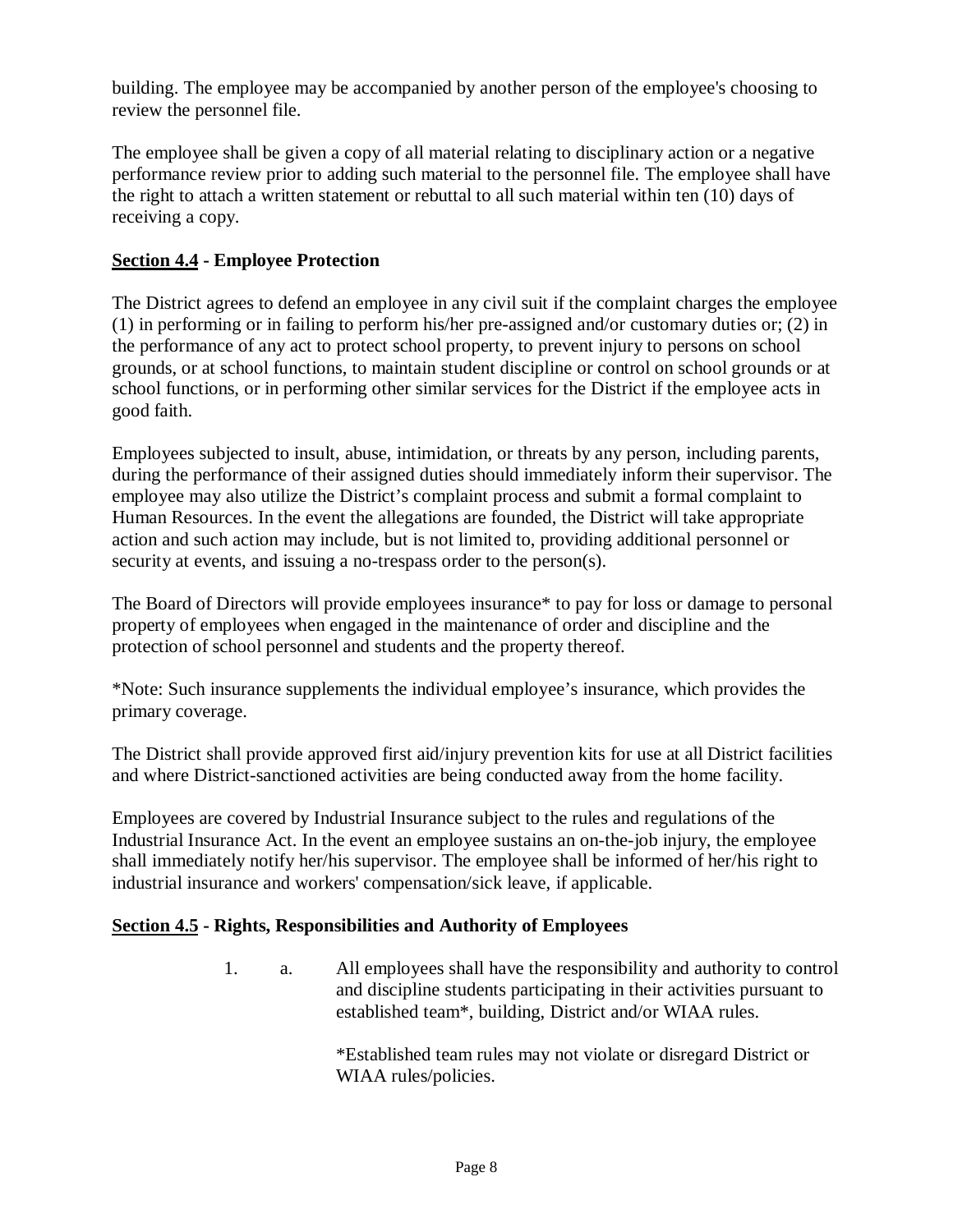- b. Each employee shall be entitled to appropriate assistance and support from District administrators in connection with discipline problems relating to student.
- c. No employee shall be discriminated against for refusing to take action, which violates a building, District and/or WIAA regulation. Prior to such refusal, the employee shall discuss the issue with the immediate supervisor and/or athletic director.
- d. The District's Director of Athletics has the final authority about whether an athlete is placed back on a team after being removed or cut by a coach. Prior to exercising that authority, the District's Director of Athletics must notify and meet with the coach prior to the return of the athlete to the team.
- e. Middle School Coed Track Head Coaches concerned with the number of students in their program may petition their Building Athletic Director and District Director of Athletics to review the situation. At its discretion, the District may provide an additional assistant to the program subject to available resources. The Coach may also utilize a process to cut athletes from the program in alignment with the District guidelines regarding team selection and player cuts.

## 2. **Transportation**

Except in an emergency, an employee transporting student(s) to and from an authorized District function shall comply with District Policy 6625.

Employees who are authorized to use their own vehicle for transporting student(s) to and from a required and authorized District function shall receive mileage reimbursement for use of such vehicle pursuant to District policy.

## **Section 4.6 - Assignment and Vacancies**

- 1. Assignment
	- a. Appointment to coaching and extra-curricular positions covered by this Agreement is on a yearly or seasonal basis. Employees assigned to coaching and/or extra-curricular assignments shall have their appointments reviewed each year by the building principal or designee.
	- b. An employee may be discontinued in his/her position at the end of the season. Such employee shall receive written notice setting forth the reasons for such discontinuance within thirty (30) calendar days following the end of the WIAA concluding event for that season. The written non-renewal notice shall provide information that discontinuance of such position may be appealed through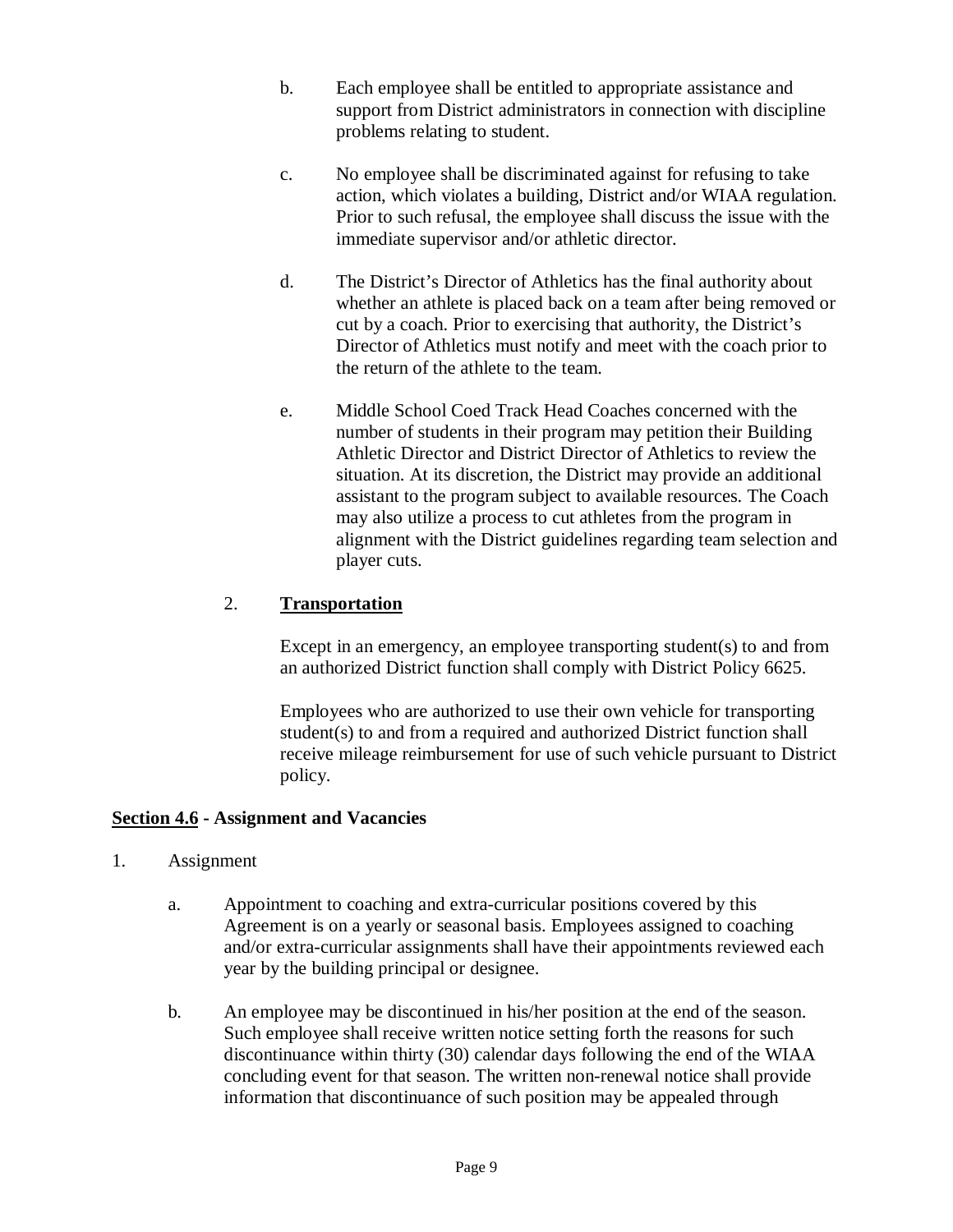District's Director of Athletics level of the grievance procedure (Step 2) under Article VI, Section 6.2.

For the golf and tennis seasons, the Association shall identify the date from which the 30 calendar days shall be counted. The date selected by the Association shall be consistent with the end of the season for these sports. The date selected shall be communicated in writing to the District Athletic Director no later than the last Monday in September. If no date is selected by then, the Association agrees that the District may pick the date.

- **c.** After the 30 day end-of-season period has passed, coaches not receiving written notification of non-renewal or FTE reduction, will be entitled to the same position and respective FTE the following year. Any change of FTE after the 30 day endof-season period must be approved by the coach or the change will not be allowed.
- 2. Posting
	- a. Vacancies occurring during the work year shall be posted online through the District's website for a minimum of five (5) working days prior to filling. Vacancies will also be emailed to all KSD staff.
	- b. Employees seeking employment within the bargaining unit during periods when school is not in session may call the Director of Athletics for a list of vacant positions.

## **Section 4.7 – Paid Family and Medical Leave Program**

The District will comply with the provisions of Washington's Paid Family and Medical Leave Program as specified in Chapter 50A.04 RCW as it applies to members of the Association.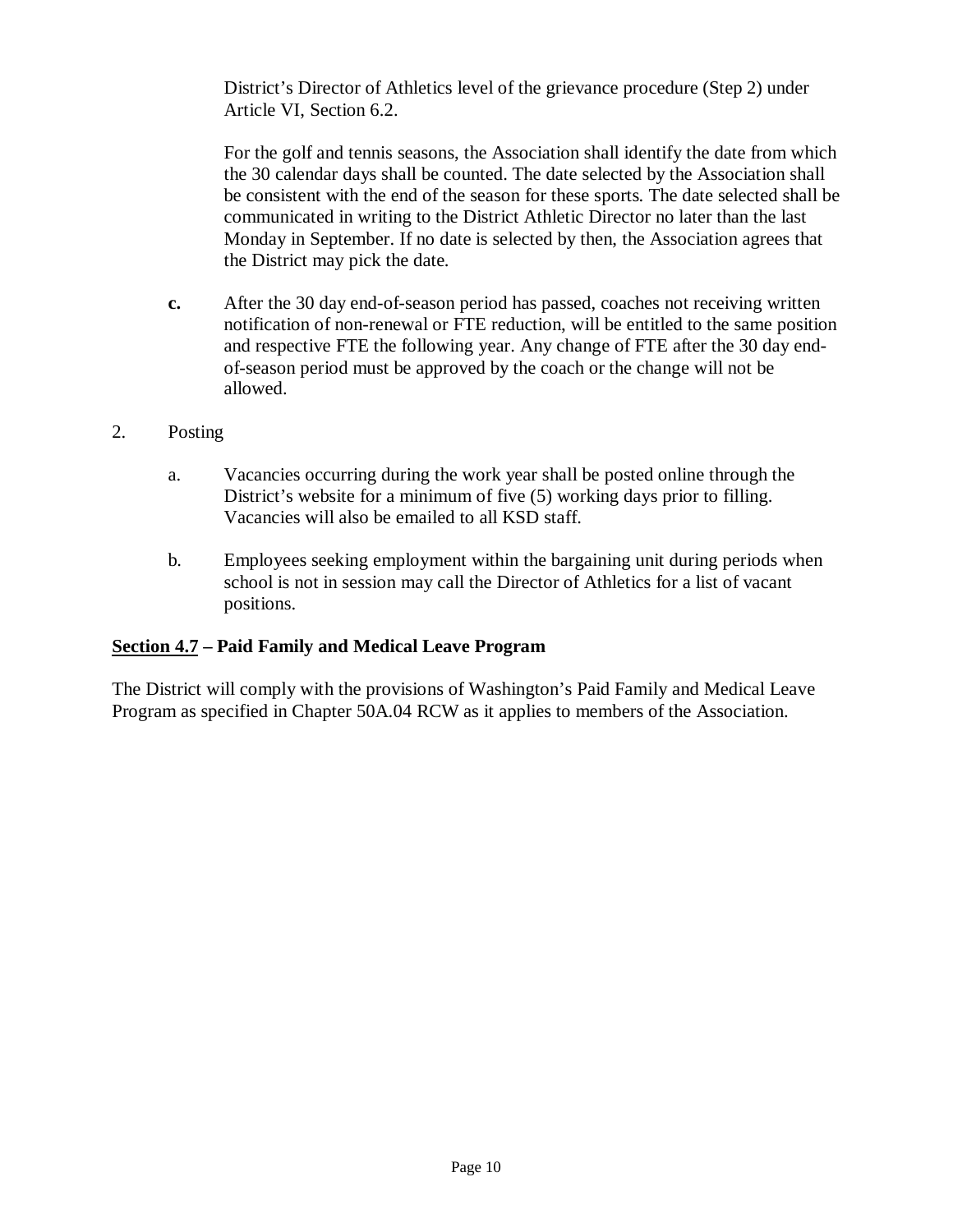## **ARTICLE V - SALARY AND WORKING CONDITIONS**

## <span id="page-11-0"></span>**Section 5.1 - Salary**

- 1. Effective September 1, 2019, the Middle School and Senior High salary index schedules will be increased by three percent (3%), inclusive of the state funded inflationary increase provided for in RCW 28A.400.205.
- 2. Effective September 1, 2020, the Middle School and Senior High salary index schedules will be increased by three percent (3%) or the state funded inflationary increase provided for in RCW 28A.400.205, whichever is greater.
- 3. Effective September 1, 2021, the Middle School and Senior High salary index schedules will be increased by three percent (3%) or the state funded inflationary increase provided for in RCW 28A.400.205, whichever is greater.
- 4. Employees covered by this agreement who are also certificated employees of the Kent School District shall be paid a stipend based on the regular season.
- 5. Classified employees eligible for coverage by the Fair Labor Standards Act in their regular Kent School District employment shall receive overtime pay at time and one-half for all hours (including regular and extra-curricular hours) worked in excess of forty (40) hour week.
- 6. Compensation for activities covered by this agreement shall be made during the season in which duties are performed.
- 7**.** At the discretion of the District Athletic Director, 1.0 FTE coaching stipends may be prorated on a percentage basis. Prior to the beginning of a season, the building athletic administrator is responsible to inform all coaches receiving a pro-rated stipend the respective prorated stipend percentage.

## **Section 5.2 - Salary Factors**

#### **A. Computation of Coaches Salaries**

1. Salary for Head Coach Assignments: Effective with the date of ratification of this agreement, the salary for Head Coach Assignments shall be determined by multiplying the Experience Level Factor times Salary Index times the Scale Points for the sport.

The current Middle School Salary Index will be \$39,037. The current Senior High Salary Index will be \$38,270.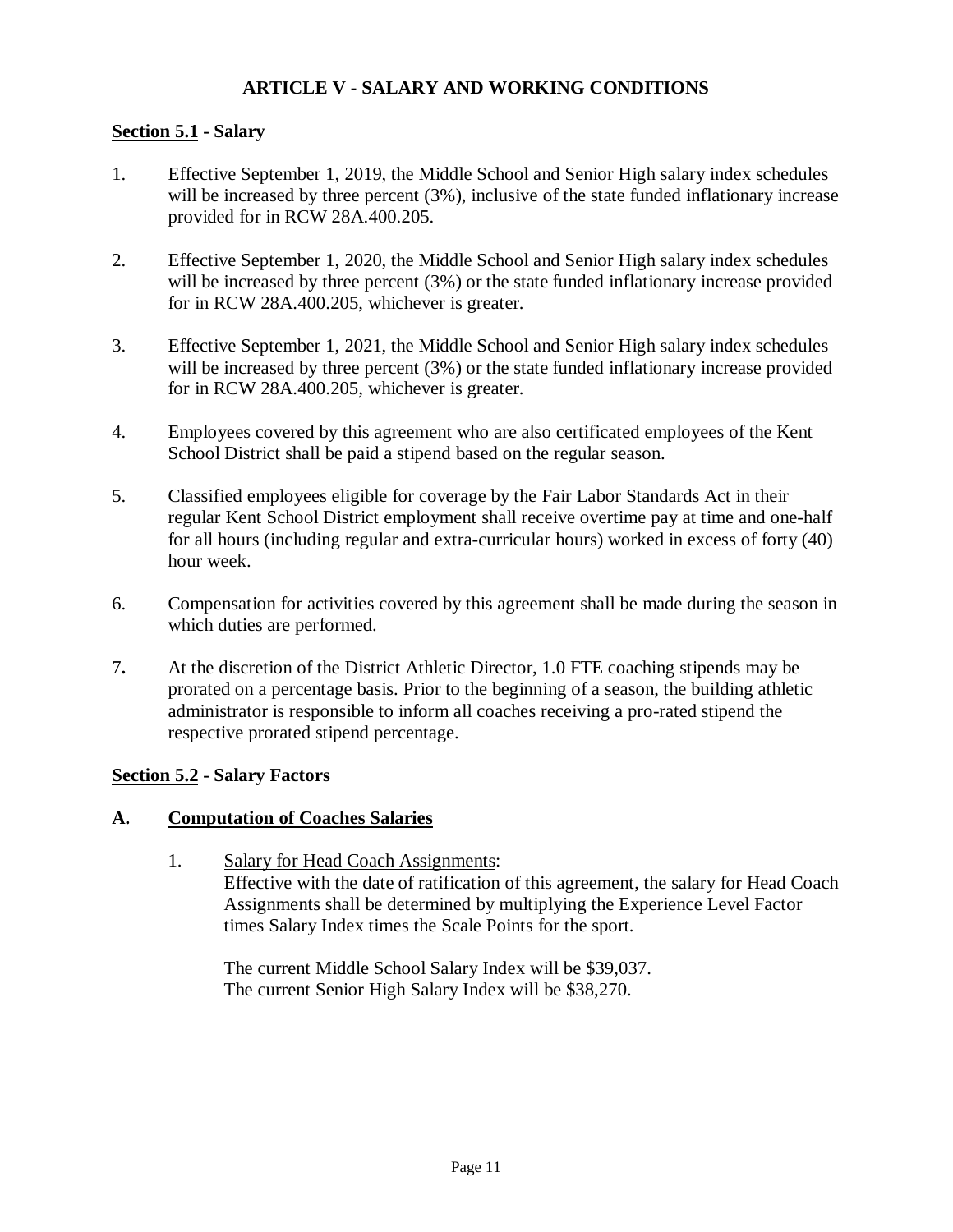- 2. Salary for Assistant Coach Assignments: The salary for an Assistant Coach assignment will be seventy-five percent (75%) of the salary he/she would receive in the Head Coach position.
- 3. Minimums: In any sport, no Head Coach shall receive less than ten percent (10%) of the Salary Index amount.
- 4. Night Turnouts:

The following programs, upon approval, will receive one (1) additional scale point for evening practices: Sr. Hi. Boys/Girls Basketball, Sr. Hi. Wrestling & Sr. Hi. Gymnastics. Building Athletic Chairs will be required to submit, to the District Athletic Director, a request for night practice points demonstrating the need (reason) for night practices and a Winter seasonal facility use plan.

Middle School athletic/activity practices are not to extend beyond 5:45 p.m. without District Athletic Director permission.

## **B. Experience**

An employee shall be placed on the experience level corresponding to the number of interscholastic coaching seasons for that specific sport. Experience outside of the interscholastic program will be evaluated by the District Athletic Director for potential equivalency; however, the District is not obligated to grant credit for coaching experience outside the interscholastic model.

The experience level factors for each experience level are as follows:

| <b>Experience Level</b> | Column | <b>Experience Level</b> |
|-------------------------|--------|-------------------------|
|                         |        | (factors)               |
|                         | A      | .0088                   |
|                         | B      | .0095                   |
| 2                       | C      | .0102                   |
| 3                       | D      | .0109                   |
| 4                       | E      | .0116                   |
| 5                       | F      | .0123                   |
| 6                       | G      | .0130                   |
|                         | Н      | .0137                   |

The District Athletic Director or designee will notify Human Resources of each coach's progression through Experience Levels.

## **C. Criteria for Establishing Point Scale**

The list of points under each of the different criteria shall be used to determine the number of scale points applicable for each sport.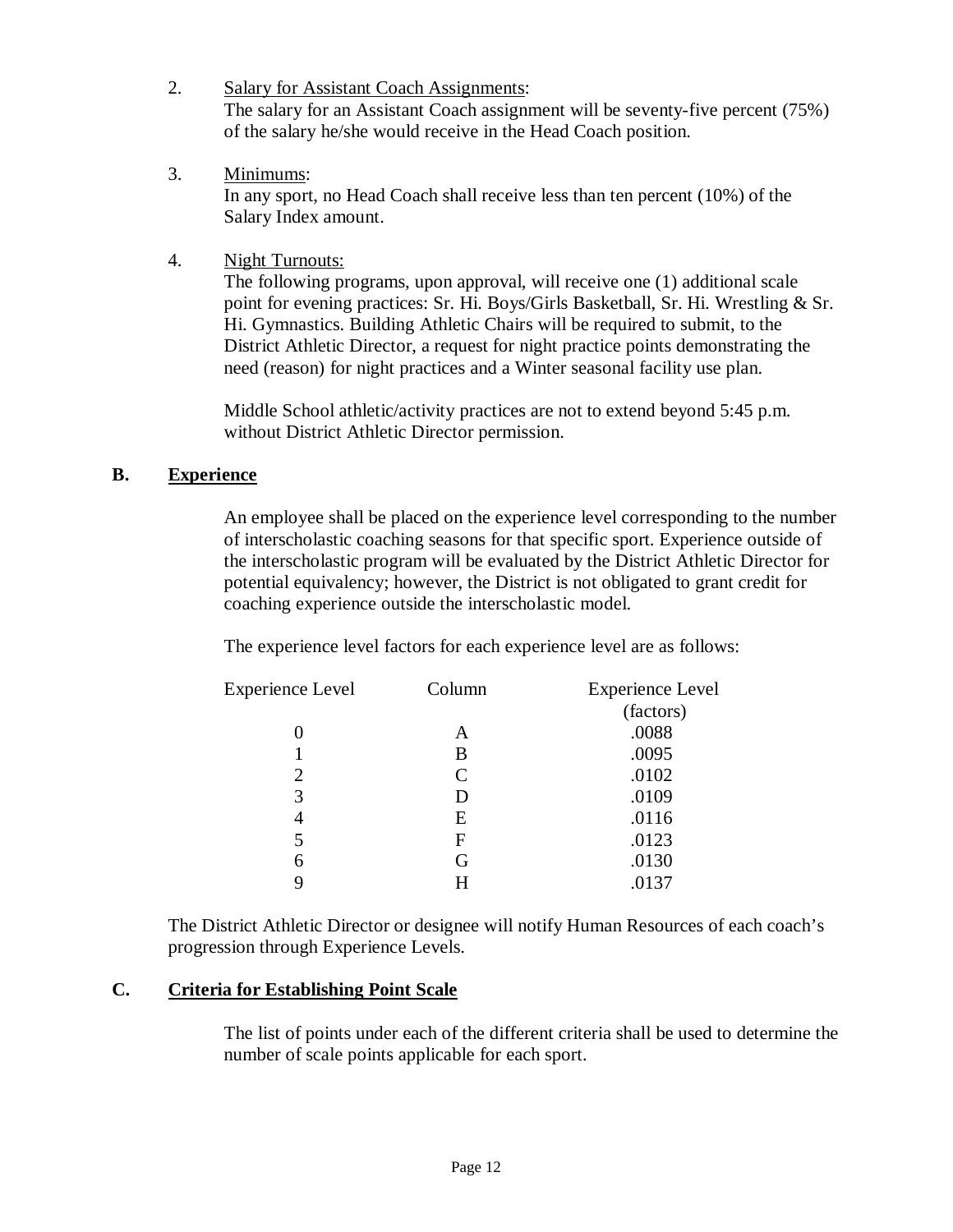## **Senior High Criteria**:

#### **1. Length of Season**

| # Complete (5 day) Weeks | High School |
|--------------------------|-------------|
| 12 or more weeks         | 7 pts.      |
| 11 weeks                 | 6 pts.      |
| 10 weeks                 | 6 pts.      |
| 9 weeks                  | 6 pts.      |
| 8 weeks or less          | 4 pts.      |

## **2. Number of Athletes**

This category recognizes the number of athletes participating in a program. The union and the District agree that each sport historically serves a consistent number of students as reflected by the point values established in this category. It is further recognized that these points may increase or decrease depending on changes within the format and administration of the program.

| $\equiv$ | # of Points |
|----------|-------------|
| $=$      | 5 pts.      |
| $=$      | 4 pts.      |
| $\equiv$ | 3 pts.      |
| $=$      | 2 pts.      |
| =        | $1$ pt.     |
|          |             |

#### **3. Equipment and Safety Management**

This recognizes that some sports have greater daily and seasonal equipment supervision duties and that certain sports greater safety responsibilities which are related to care and management of participants and equipment.

## **Equipment**

| <b>Much Responsibility</b><br><b>Considerable Responsibility</b><br>Some Responsibility |                      | 3 pts.<br>2 pts.<br>1 pt. |
|-----------------------------------------------------------------------------------------|----------------------|---------------------------|
| <b>Safety</b>                                                                           |                      |                           |
| <b>Much Responsibility</b><br>Considerable Responsibility<br>Some Responsibility        | $\equiv$<br>$\equiv$ | 3 pts.<br>2 pts.<br>1 pt. |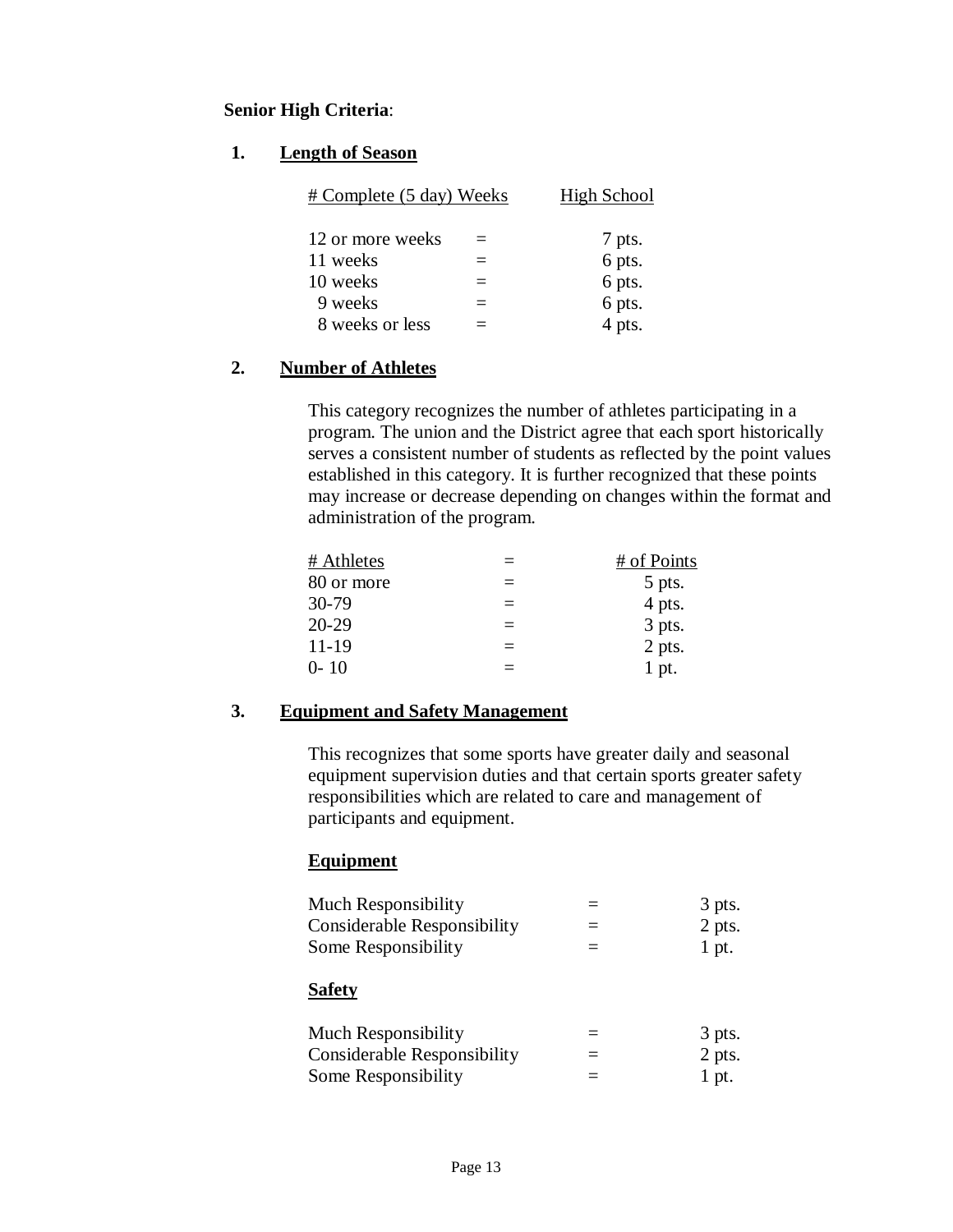## **4. Minimum Point Scale Placement**

The minimum placement on Senior High Salary Schedule shall be at no less than 10.5 point value even though specific sport may be less than 10.5 on Salary Criteria Point Scale.

#### **D. Computation of Activity Stipends**

The Kent School District registers all Cheerleading and Drill/Dance Team programs as activities with the WIAA. These activities as well as E-Sports/Robotics are not sports by definition and therefore are not recognized in the point criteria scale. The stipends for these activities shall be determined as follows:

| Senior High Cheer Advisor | $=$ | 13.5% of Salary Index  |
|---------------------------|-----|------------------------|
| Senior High Drill Advisor | $=$ | 13.5% of Salary Index  |
| Senior High Dance Advisor | $=$ | 13.5% of Salary Index  |
| E-Sports/Robotics Advisor | $=$ | 13.5% of Salary Index* |

\*Building staff at the location of the program will be given preference in the hiring for the position, starting with certificated staff. The funding of this program will come from the CTE program and any grant money the District receives for such position. Funds dedicated to athletics will not be used to support and will not be impacted by this program.

Due to the variability in the format and structure of activities (i.e., cheer/dance/drill/spirit) at the middle school level, the District will provide a fund to support the uniqueness of each school. Schools may offer cheerleading, dance, drill or an activity position. The activity funding may be split to multiple programs, but not to exceed the authorized funding. The salary of an approved activity position(s) to be determined by the school principal. All money in the fund must be directed to salaries.

Principals will be required to submit for approval, a proposal to the District Director of Athletics and Activities detailing the program structure, job responsibilities  $\&$ expectations (including estimated # of hours) and distribution of funds.

**Middle School** Activity Position  $=$  10% of (Middle School) Salary Index

## **E. Post Season Coaching Pay**

Financial reimbursement for additional post season coaching hours will be based on the following parameters and conditions:

• Post season reimbursement will become effective for the following **GROUP A** sports after the completion of all North Puget Sound League playoff activities for that respective sport:

**GROUP A**: Baseball, Basketball, Football, Soccer, Softball, and Volleyball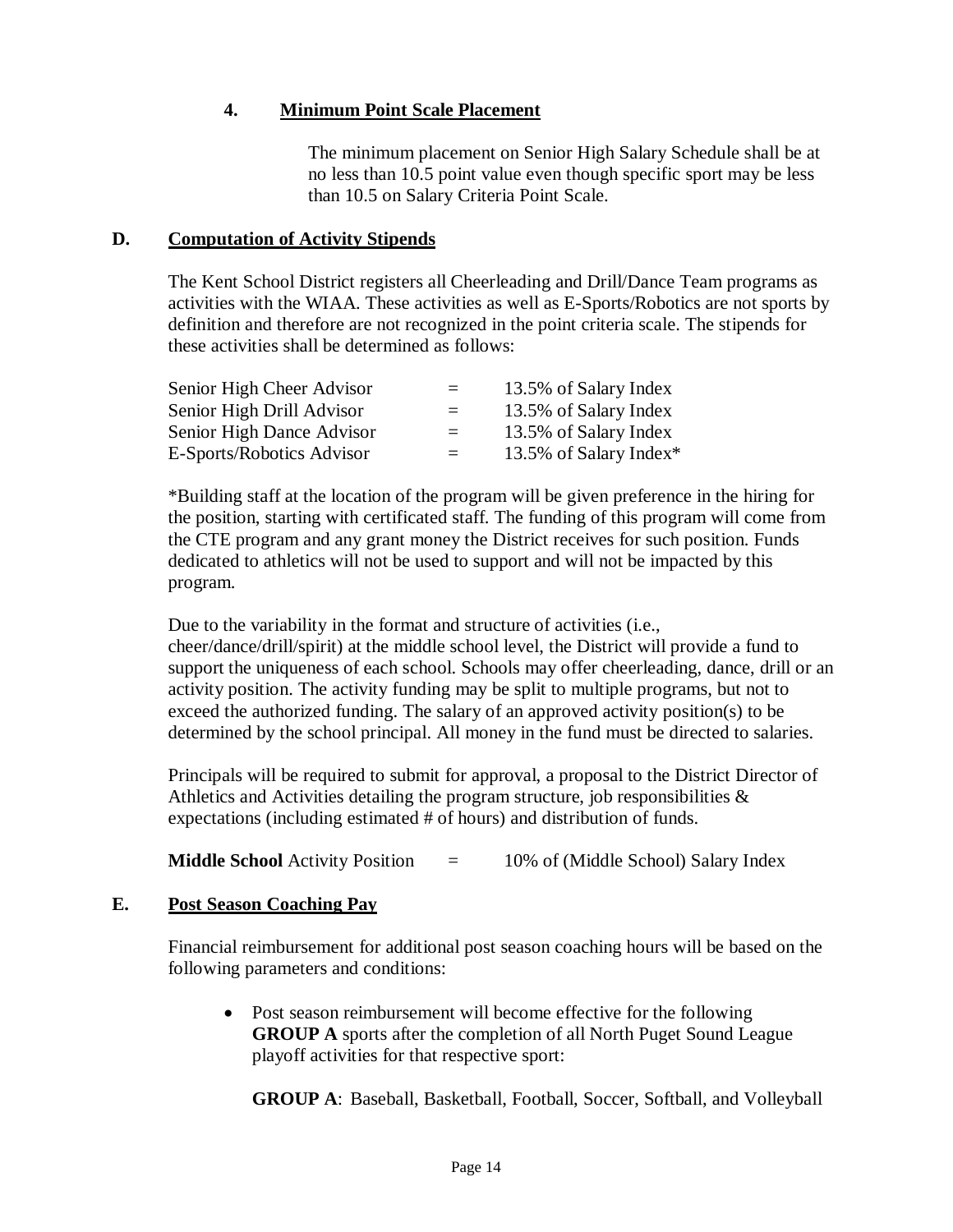• Post season reimbursement will become effective for the following **GROUP B** sports after the completion of all WIAA District or State Regional competition for that respective sport:

**GROUP B**: Cross-Country, Golf, Gymnastics, Swim/Dive, Tennis, Track, Wrestling, Cheer, and Dance/Drill

The following reimbursement scale shall be in effect:

|                     | <b>Hourly</b><br>Rate | <b>Maximum</b><br><b>Hours/Day</b> | <b>Maximum</b><br><b>Hours/Week</b> |
|---------------------|-----------------------|------------------------------------|-------------------------------------|
| Group A-Head Coach  | \$33.00               | 3                                  | 18                                  |
| Group B-Head Coach  | \$33.00               |                                    | 12                                  |
| Group A-Asst. Coach | \$25.00               |                                    | 12                                  |
| Group B-Asst. Coach | \$25.00               |                                    | 12                                  |

• The following coaching ratios will be applied for reimbursement purposes\*:

| Head Coach & 3 assistants $=$ | Football                                                                                                                                                                                                                                                                 |
|-------------------------------|--------------------------------------------------------------------------------------------------------------------------------------------------------------------------------------------------------------------------------------------------------------------------|
| Head Coach $\&$ 1 assistant = | Baseball, Basketball,<br>Soccer, Softball, and<br>Volleyball<br>Cross Country, Golf,<br>Gymnastics, Swim/Dive,<br>Tennis, Track** and<br>Wrestling<br>Cross Country, Golf,<br>Gymnastics, Swim/Dive,<br>Tennis, Track** and<br>Wrestling<br><b>Cheer and Dance/Drill</b> |
|                               | *The District, at its discretion, may<br>authorize an additional assistant on a<br>case-by-case basis.                                                                                                                                                                   |
|                               | **Additional assistant for track<br>added per specific event that an                                                                                                                                                                                                     |

• Programs may pool allocated hours and divide amongst eligible and ineligible coaches. Allocation of hours shall be pre-determined by building administrator responsible for athletics.

athlete has qualified for.

• There will be no additional pay for practice and/or competition that occurs during a time in which the coach is being compensated for other duties.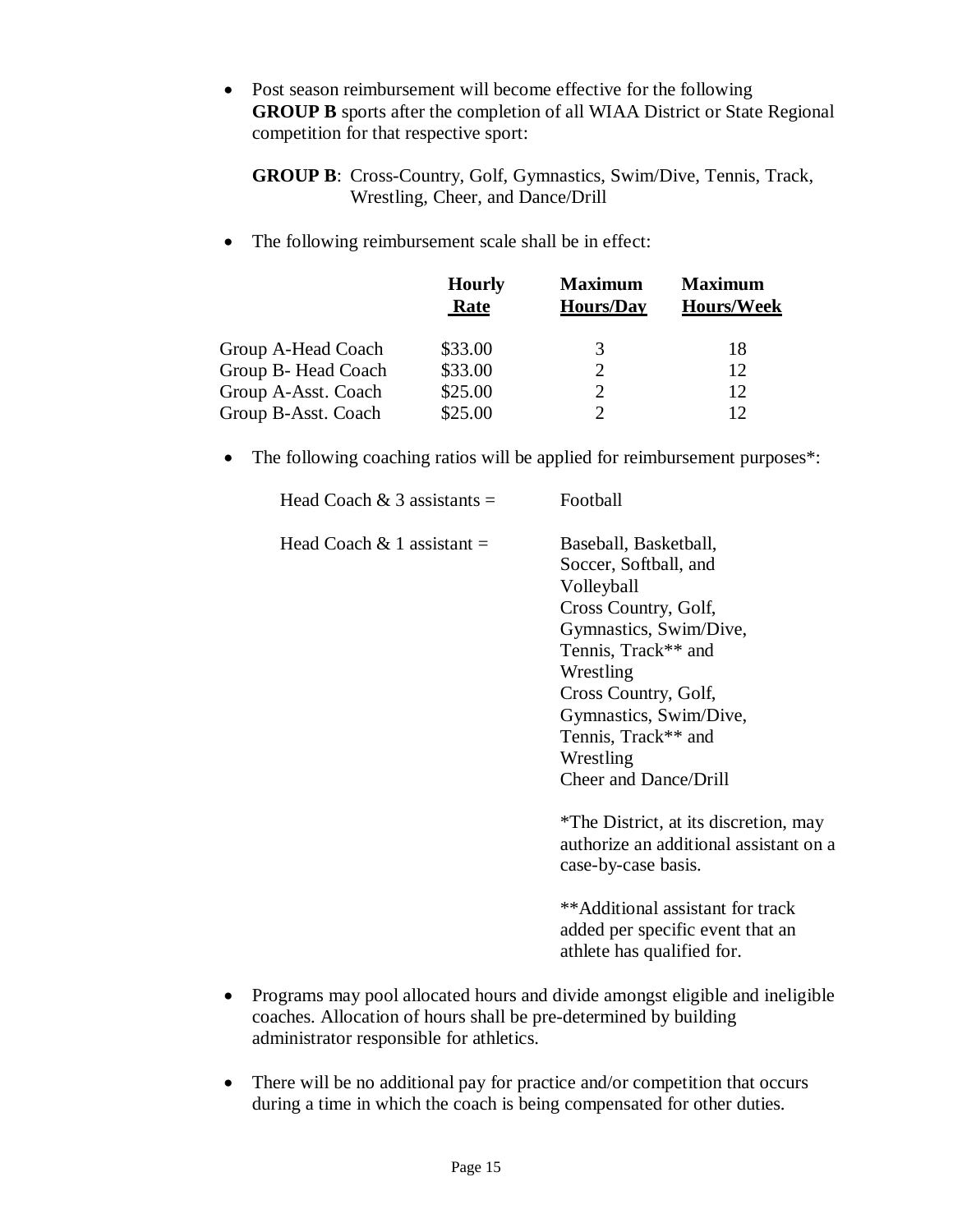- Time sheets must be submitted to the District Director of Athletics 3 days prior to the published Payroll Department cutoff dates in order to receive additional pay on the subsequent pay warrant.
- Requests for post season pay must be submitted on "Post Season Stipend" Request Form" within 45 days of the completion of post season play. Forms submitted after the required 45-day time period will not be eligible for reimbursement. Such requests will be automatically prepared by the Building Athletic Director and given to each coach for signature before submission.

#### **F. PROFESSIONAL RESPONSIBILITIES**

#### **1. Timely Compliance with Regulatory Requirements**

The Association and the District agree it is extremely important association members are in compliance with District, league, WIAA and State of Washington policies, regulations and statutes at all times. Individual members are responsible to assure compliance in a timely and non-disruptive manner prior to the beginning of a respective season assignment.

Prior to the first day of practice, a coach must be trained annually in "Concussion/Brain Injury Management" and "Sudden Cardiac Arrest." Coaches shall not be allowed to begin coaching until such training is documented and submitted to the building athletic administrator.

Coaches (head, assistant, and volunteer) that do not meet the First Aid/CPR, WIAA Coaches Task Based Standards or WIAA Head Coach On-line Rules Test, will not be allowed to coach students in a practice and/or in a game/contest and will not receive compensation until the required compliance has been met and properly documented at the District athletic department office.

The original stipend shall be reduced on a per diem basis for the entire time period that the employee is out of compliance Per Diem shall be calculated by dividing stipend amount by the number of total days (Monday through Friday) in the league season.

The District recognizes unique situations arise in the hiring process and timelines. Members may request a waiver of the per diem denial of compensation. Such waiver request must be in writing with supporting rationale for not having met requirements. If supported, building athletic chairperson will forward to District Director of Athletics and Activities for review. The decision of the director shall be final.

The District will offer CPR and first aid training classes for employees before the start of each sports season. Such classes may be offered to other interested individuals depending upon space availability.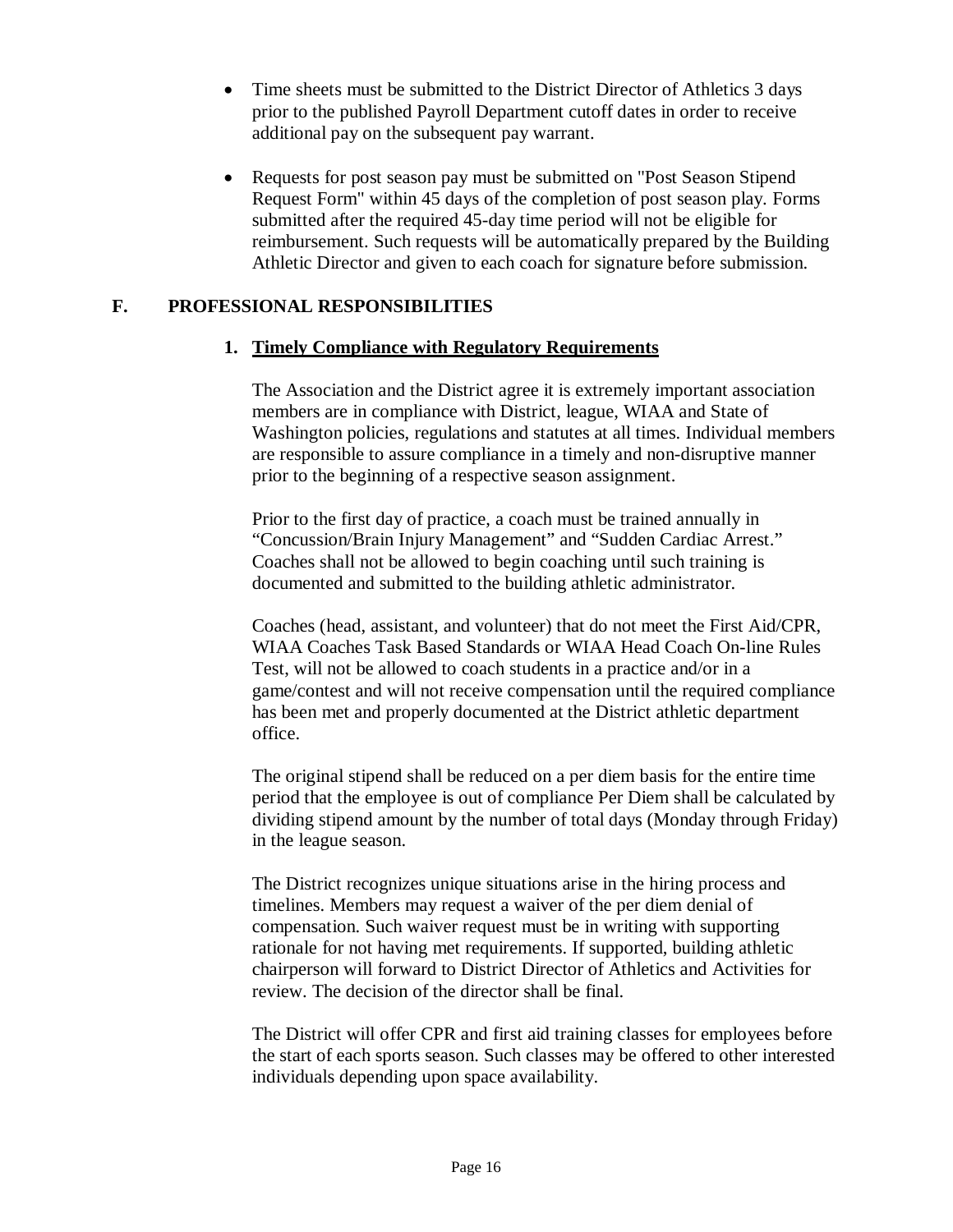## **2. Coaching Ejections**

The Association and District agree that teaching and modeling good sportsmanship is an expectation of every coach and advisor.

Any ejection of a coach/advisor shall be self-reported to the athletic chairperson of that building. Athletic chairperson will then be responsible for reviewing the circumstances surrounding the ejection.

An automatic stipend reduction of two hundred dollars (\$200.00) shall be assessed based on the inability of an ejected coach to be involved as a coach or supervisor from the game or contest in which the ejection took place and of the next games(s) or contest(s) as per WIAA and NPSL guidelines.

An ejected coach may appeal the stipend reduction to their building athletic chairperson, **ONLY**, if the ejection was based on rule mis-application or misinterpretation of a rule outside of individual un-sportsmanlike behavior. An appeal must be in writing with supporting rationale. If supported, building athletic chairperson will forward to District Director of Athletics and Activities for review. The decision of the director shall be final.

Lastly, an appeal of an ejection for pay reduction waiver does not release an individual from compliance with the sanction involved as per WIAA and NPSL guidelines.

## **3. Coaching Attendance**

Coaching stipends are based on a minimum of 5 days of practice and/or contests per week excluding vacation periods. Coaches are expected to be in attendance at all scheduled practices and/or contest. Saturdays are optional turnout days. Saturdays are required coaching days if league games or contests are scheduled by league administrators or teams are participating in post season playoff contests.

Coaches that are KSD employees shall not attend a practice or contest on any day that requires the coach to request and be granted a full day of sick leave by the District. Exceptions to this requirement must be authorized by the building principal or designee.

A coach is allowed 5 accumulated days of sick leave without impunity. Absences beyond 5 days will result in loss of coaching stipend pay. Stipend shall be reduced on a per-diem basis determined by the number of days in the league season.

With prior approval from the building athletic director and the District Director of Athletics, employees may be granted up to three (3) days of leave with no loss of pay for reasons other than sick leave.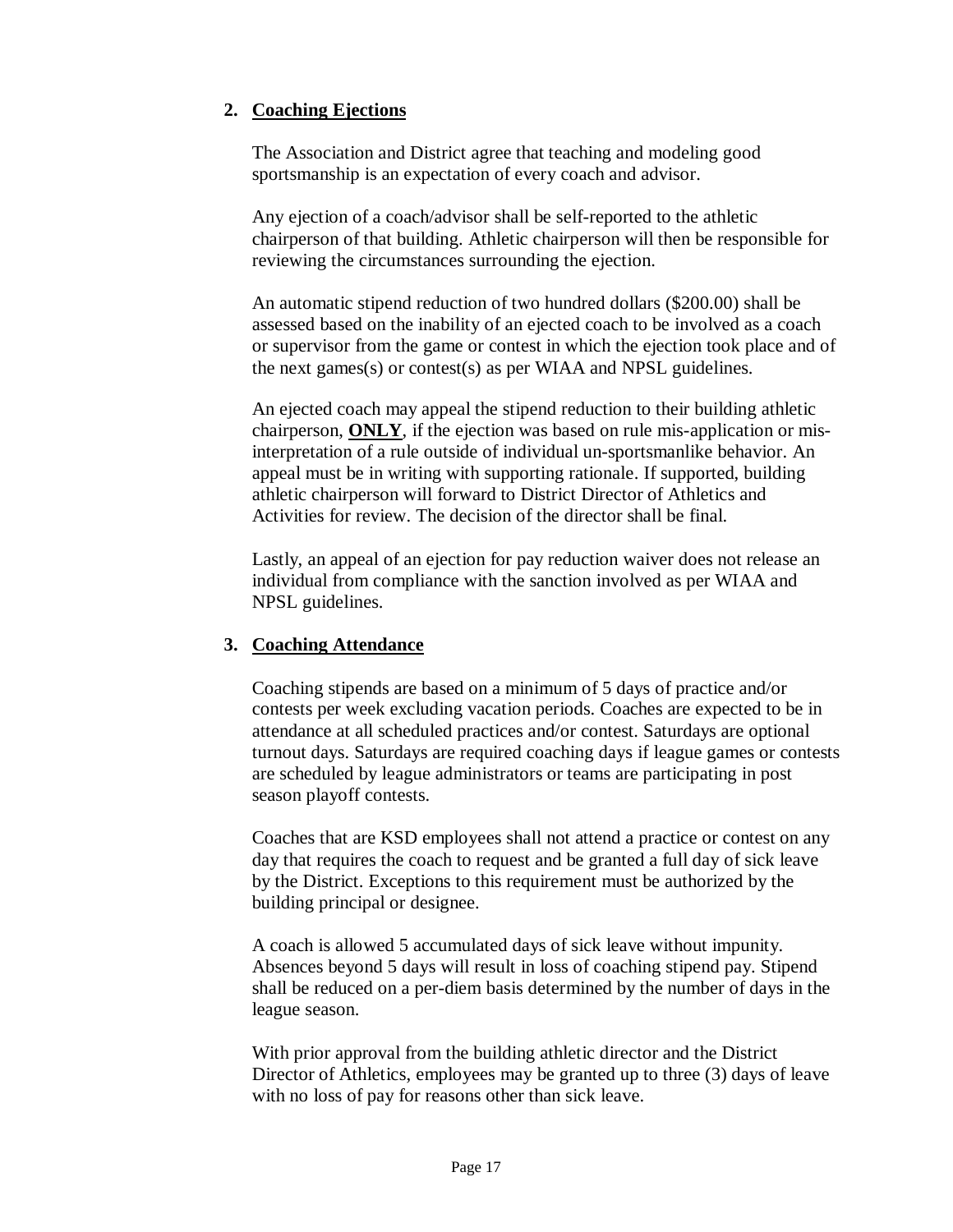## **4. Coaching Leave of Absence**

Coaches may request a leave of absence for a one year period. Requests that are granted will reserve the rights of the coach to return to that position the following year. The position will be filled during the leave as an "interim" position.

Authorization for a one year leave of absence must be reviewed and authorized by the building principal.

Leaves of absences based on maternity, military commitments or educational pursuits are acceptable reasons for leave. All other reasons should be reviewed with the building principal and shall be treated as confidential.

The building principal's decision shall be final.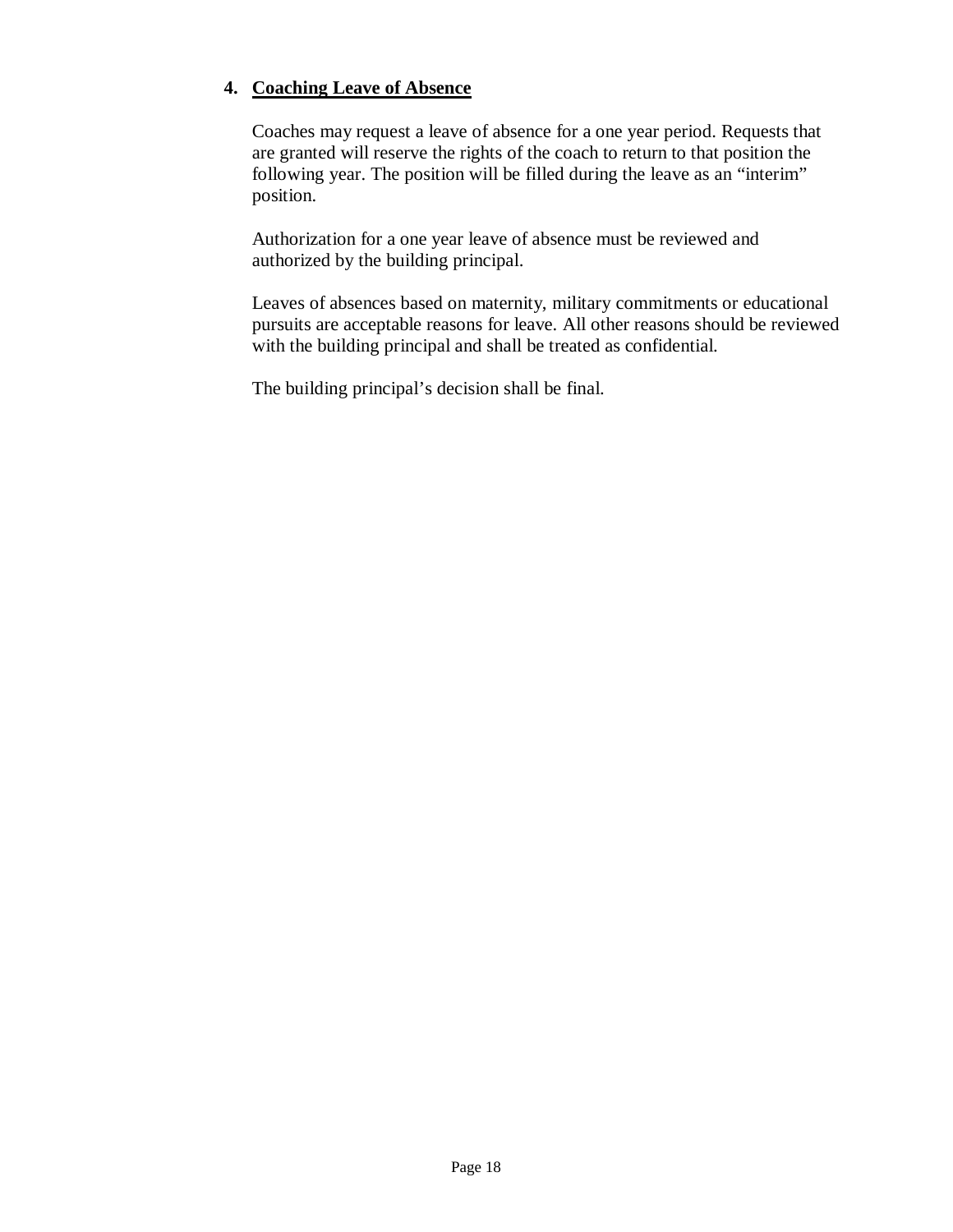## **SENIOR HIGH - SALARY CRITERIA POINT SCALE**

|                |                        | Length of      |                         | <b>Number of Equipment</b> | <b>Safety</b>  | <b>Night</b>     | <b>Total</b> |
|----------------|------------------------|----------------|-------------------------|----------------------------|----------------|------------------|--------------|
|                |                        | <b>Season</b>  | <b>Athletes</b>         | <b>Factors</b>             | <b>Factors</b> | <b>Practice</b>  |              |
|                |                        | <b>Points</b>  |                         |                            |                |                  |              |
| $\mathbf{1}$   | Football               | 6              | 5                       | 3                          | 3              | $\overline{0}$   | 17           |
| $\overline{2}$ | <b>Boys Basketball</b> | $\overline{7}$ | $\overline{4}$          | $\overline{2}$             |                | $\mathbf{1}$     | 15           |
| 3              | Girls Basketball       | $\overline{7}$ | $\overline{4}$          | $\overline{2}$             | $\mathbf{1}$   | $\mathbf{1}$     | 15           |
| $\overline{4}$ | <b>Boys Wrestling</b>  | 7              | $\overline{4}$          | $\mathbf{1}$               | $\overline{2}$ | $\mathbf{1}$     | 15           |
| 5              | <b>Girls Wrestling</b> | $\overline{7}$ | $\overline{4}$          | $\mathbf 1$                | $\overline{2}$ | $\mathbf{1}$     | 15           |
| 6              | Gymnastics             | $\overline{7}$ | 3                       | $\overline{2}$             | $\overline{2}$ | $\mathbf{1}$     | 15           |
| $\overline{7}$ | <b>Boys Track</b>      | 6              | $\overline{5}$          | $\overline{2}$             | $\mathbf{1}$   | $\overline{0}$   | 14           |
| 8              | <b>Girls Track</b>     | 6              | 5                       | $\overline{2}$             | $\mathbf{1}$   | $\overline{0}$   | 14           |
| 9              | Baseball               | 6              | $\overline{4}$          | $\overline{2}$             | $\overline{2}$ | $\overline{0}$   | 14           |
| 10             | Softball               | 6              | $\overline{4}$          | $\overline{2}$             | $\overline{2}$ | $\boldsymbol{0}$ | 14           |
| 11             | Volleyball             | 6              | $\overline{4}$          | $\overline{2}$             | $\mathbf{1}$   | $\overline{0}$   | 13           |
| 12             | <b>Boys Soccer</b>     | 6              | $\overline{4}$          | 1                          | $\mathbf{1}$   | $\overline{0}$   | 12           |
| 13             | <b>Girls Soccer</b>    | 6              | $\overline{\mathbf{4}}$ | $\mathbf{1}$               |                | $\overline{0}$   | 12           |
| 14             | Coed Judo              | 6              | 3                       | 0.5                        | 1.5            | $\overline{0}$   | 11           |
| 15             | <b>Boys</b>            | 6              | $\overline{3}$          | 0.5                        | $\mathbf{1}$   | $\overline{0}$   | 10.5         |
|                | Swimming/Diving        |                |                         |                            |                |                  |              |
| 16             | Girls Swimming/        | 6              | 3                       | 0.5                        | $\mathbf{1}$   | $\overline{0}$   | 10.5         |
|                | Diving                 |                |                         |                            |                |                  |              |
| 17             | <b>Boys Tennis</b>     | 6              | 3                       | 0.5                        | 0.5            | $\boldsymbol{0}$ | 10           |
| 18             | <b>Girls Tennis</b>    | 6              | 3                       | 0.5                        | 0.5            | $\overline{0}$   | 10           |
| 19             | <b>Boys Golf</b>       | 6              | $\overline{2}$          | 0.5                        | 0.5            | $\overline{0}$   | 9            |
| 20             | Girls Golf             | 6              | $\overline{2}$          | 0.5                        | 0.5            | $\boldsymbol{0}$ | 9            |
| 21             | <b>Cross Country</b>   | $\overline{4}$ | $\overline{3}$          | 0.5                        | $\mathbf{1}$   | $\boldsymbol{0}$ | 8.5          |

## **MIDDLE SCHOOL - SALARY CRITERIA POINT SCALE**

## **Total Points**

| 1              | Football               |   |
|----------------|------------------------|---|
| $\overline{2}$ | <b>Boys Basketball</b> | 9 |
| 3              | Wrestling              | 9 |
| 4              | <b>Coed Track</b>      | 9 |
| 5              | Gymnastics             | 9 |
| 6              | Softball               | 9 |
| 7              | Girls Basketball       | 9 |
| 8              | Volleyball             | 9 |
| 9              | Baseball               | 9 |
| 10             | <b>Girls Soccer</b>    | 9 |
| 11             | <b>Boys Soccer</b>     |   |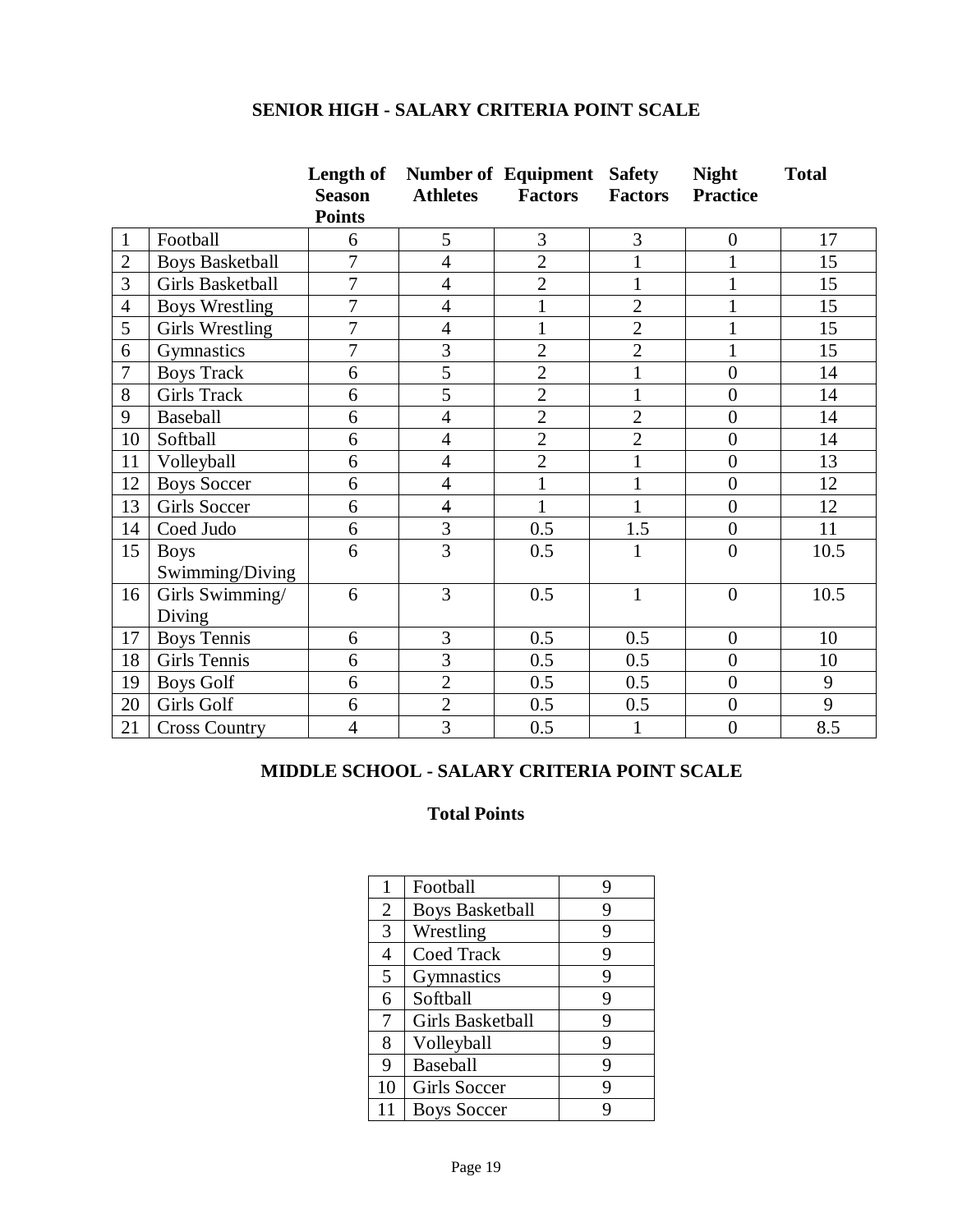## **ARTICLE VI - GRIEVANCE PROCEDURE**

#### <span id="page-20-0"></span>**Section 6.1 - Definition**

A grievance is a claim by an employee that there has been a violation, misinterpretation or misapplication of a specific provision of this Agreement, which claim deals with the interpretation or application of the specific terms of this Agreement.

## **Section 6.2 - Grievance Steps**

## **Step 1**

Employees shall first discuss the grievance with the Principal or his/her designee. All grievances not brought to the Principal or his/her designee in accordance with the preceding sentence, within fourteen (14) calendar days of the occurrence of the grievance, shall be invalid and subject to no further processing.

## **Step 2**

If the grievance is not resolved to the employee's satisfaction in accordance with Step 1, the employee shall reduce to writing a statement of the grievance containing the following:

- a. The facts on which the grievance is based; and
- b. A reference to the provision(s) in this Agreement which allegedly been violated; and
- c. The remedy sought.

The employee shall submit this written statement of grievance within fourteen (14) calendar days of the informal Step 1 meeting to the Athletic Director and shall submit a copy to the Personnel Office. The parties will have twenty-one (21) calendar days from submission of the written statement of grievance to resolve the grievance.

## **Step 3**

If no settlement has been reached at the Step 2 level, and the Union believes the grievance to be valid, a written statement of grievance shall be submitted within fourteen (14) calendar days of the completion of Step 2 to the Superintendent or designee. After such submission, the parties will have twenty-five (25) calendar days from submission of the written statement of grievance to resolve the grievance.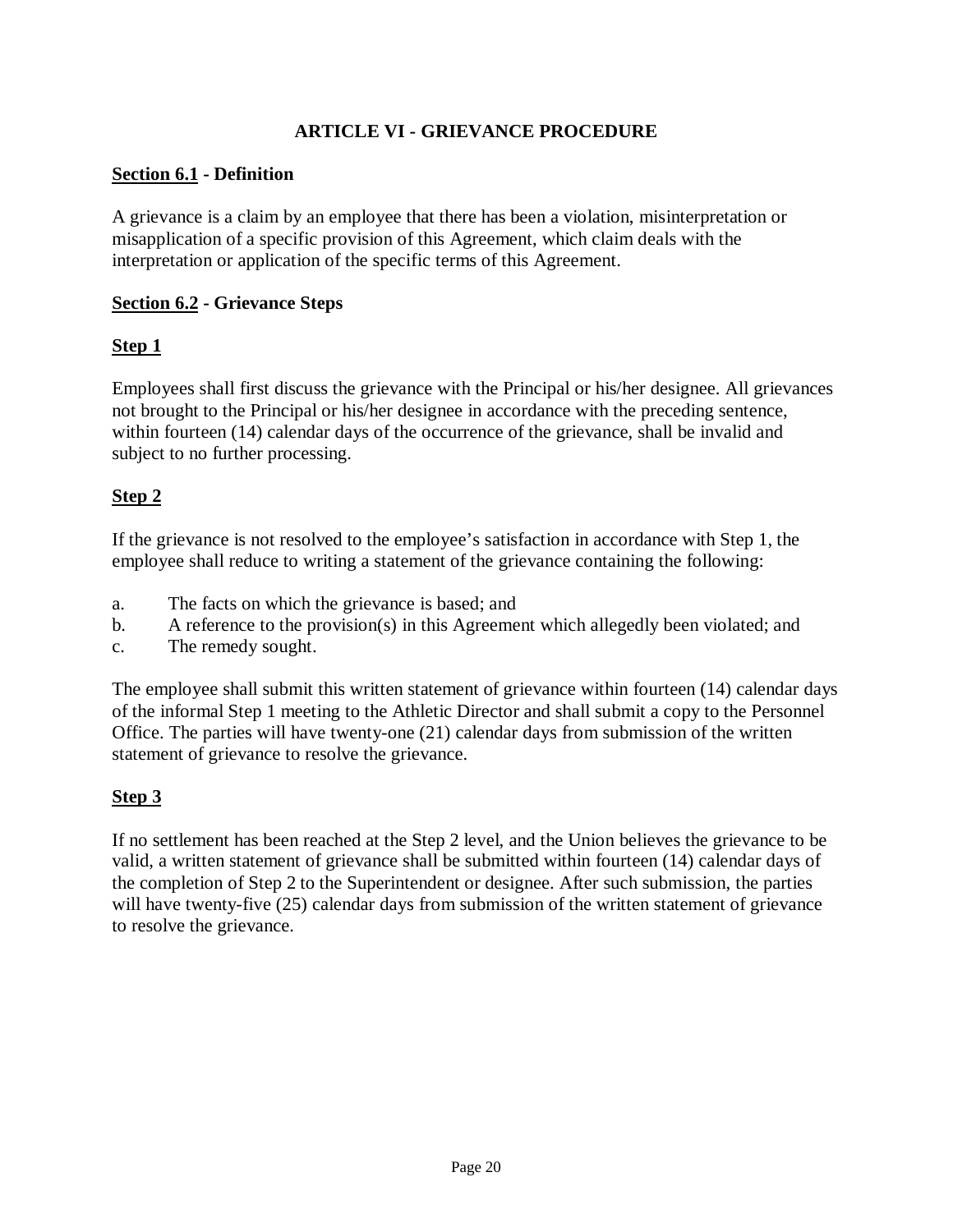## **Step 4**

If the grievance is not resolved with the decision by the Superintendent, or his/her designee, of if no decision has been made within the period provided in Step 3 above, the Union shall, within fourteen (14) calendar days of the completion of Step 3, notify the Superintendent in writing that the grievance is being submitted to binding arbitration.

- 1. Arbitration shall be conducted by an arbitrator under the Voluntary Labor Arbitration rules of the American Arbitration Association, subject to the following conditions:
	- a. If the parties have agreed upon an arbitrator prior to submitting the grievance for arbitration, the American Arbitration Association shall be so notified, and the arbitration shall be heard and decided by said arbitrator.
	- b. The decision of the arbitrator shall be final and binding on both parties, provided, however, that the arbitrator shall not have the power to add to, subtract from, disregard, alter or modify any of the terms of this Agreement, nor may the arbitrator order either party to take action that goes beyond the law.
	- c. The arbitrator shall specify in the award that the Union or the District, whichever is ruled against, shall pay the fees of the arbitrator, the cost of transportation, and other necessary general costs.

#### **Section 6.3 - General Provisions**

- a. Any employee at any time may present his/her grievance to the District and have such grievance adjusted without the intervention of the Union, if the adjustment is not inconsistent with the terms of this Agreement, and, if the Union has been given reasonable opportunity to be present at any meeting called for the resolution of such grievance.
- b. The time limits set forth in this Article may be extended by mutual agreement.
- c. All individuals who might possibly contribute to the acceptable adjustment of a grievance are urged to provide any relevant information they may have to the grievant and/or District administration, with full assurance that no reprisal will follow by reason of their involvement in the grievance.
- d. All documents/communications/records dealing with the processing of the grievance shall be filed separately from the grievant's personnel file, provided that the final adjustment of the grievance shall be retained as a matter of record in the grievant's personnel file, provided that the final adjustment of the grievance shall be retained as a matter of record in the grievant's personnel file.
- e. During Steps 1-3 of the grievance process, the grievant will have the presence of a representative of the Association at the hearing. The representative of the Association will be provided appropriate professional leave with pay to attend, unless that attendance is waived in writing by the grievant.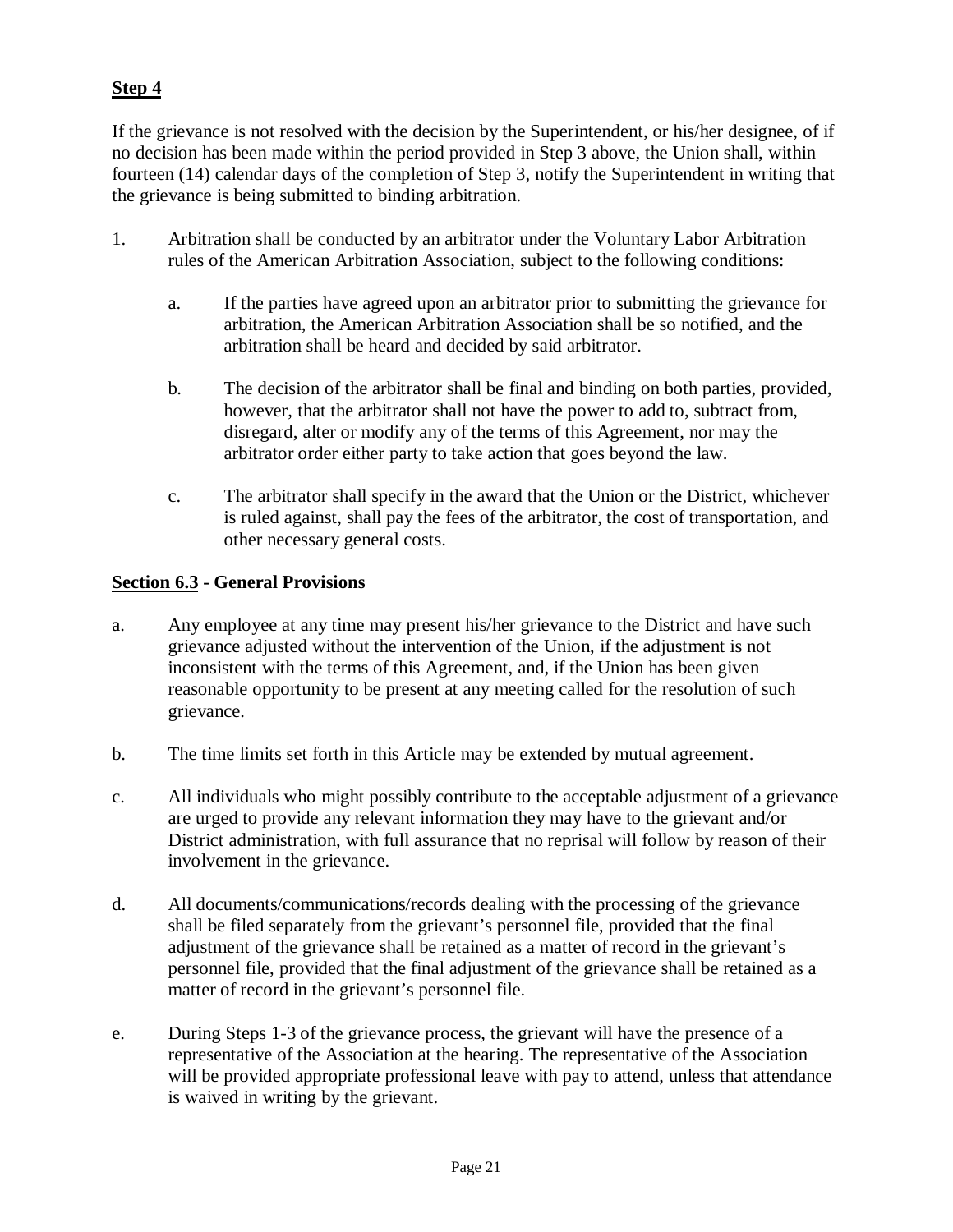#### **ARTICLE VII - NO STRIKE**

<span id="page-22-0"></span>There shall not be authorized any strike, slowdown, or any other stoppage of work by the Union regardless of whether an unfair labor practice is alleged. The District shall not lock out any employee covered by this Agreement. Should a strike, slowdown, or stoppage by the Union members occur, the Union shall immediately instruct its members to return to work. If the employees do not resume work as required by the Agreement immediately upon being so instructed, they shall be subject to discipline.